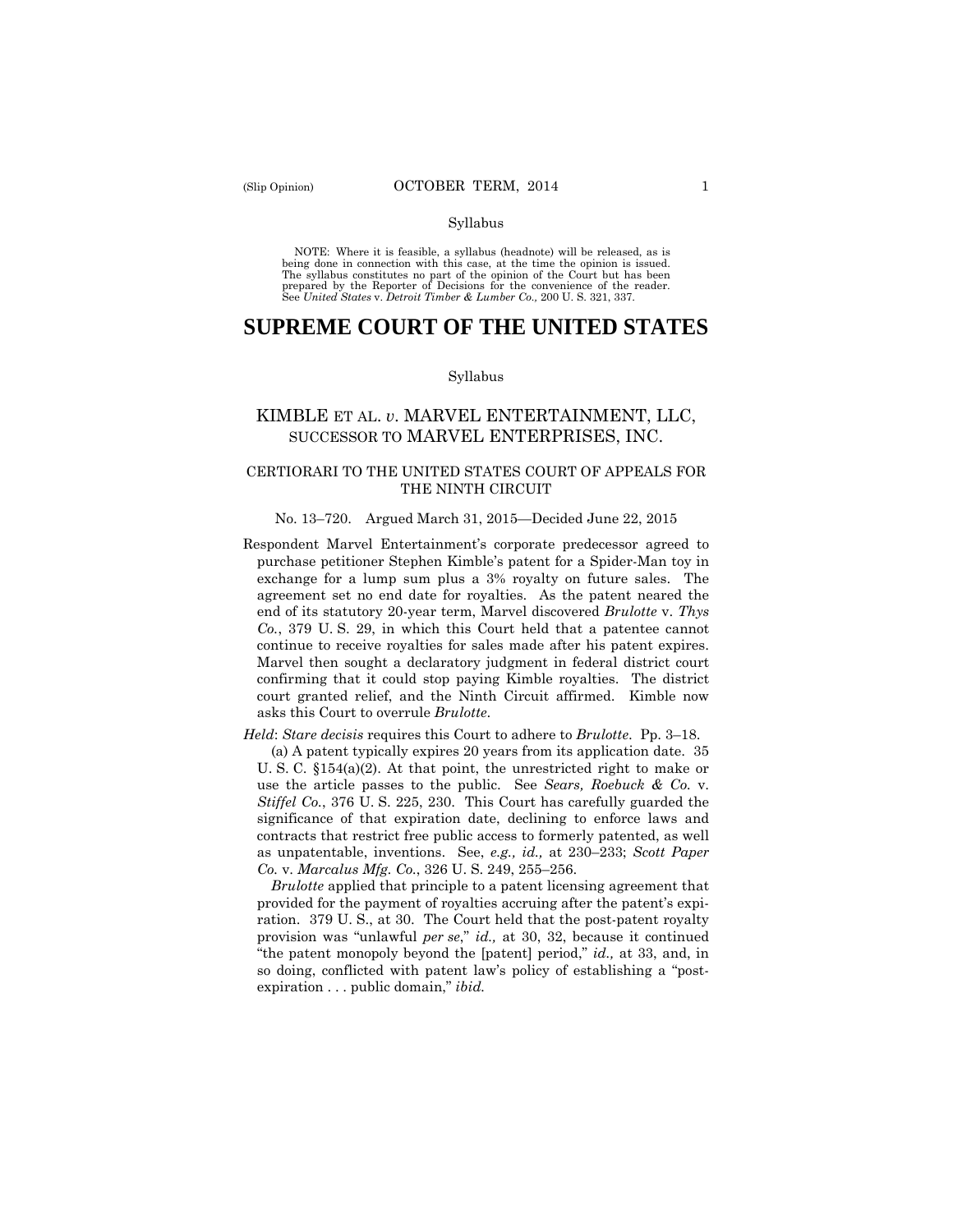#### Syllabus

The *Brulotte* rule may prevent some parties from entering into deals they desire, but parties can often find ways to achieve similar outcomes. For example, *Brulotte* leaves parties free to defer payments for pre-expiration use of a patent, tie royalties to non-patent rights, or make non-royalty-based business arrangements. Contending that such alternatives are not enough, Kimble asks this Court to abandon *Brulotte*'s bright-line rule in favor of a case-by-case approach based on antitrust law's "rule of reason." Pp. 3–7.

(b) The doctrine of *stare decisis* provides that today's Court should stand by yesterday's decisions. Application of that doctrine, though "not an inexorable command," is the "preferred course." *Payne* v. *Tennessee*, 501 U. S. 808, 828, 827. Overruling a case always requires "special justification"—over and above the belief "that the precedent was wrongly decided." *Halliburton Co.* v. *Erica P. John Fund, Inc.*, 573 U.S. \_\_\_, \_\_\_. Where, as here, the precedent interprets a statute, *stare decisis* carries enhanced force, since critics are free to take their objections to Congress. See *e.g., Patterson* v. *McLean Credit Union*, 491 U. S. 164, 172–173. Congress, moreover, has spurned multiple opportunities to reverse *Brulotte*, see *Watson* v. *United States*, 552 U. S. 74, 82–83, and has even rebuffed bills that would have replaced *Brulotte*'s *per se* rule with the standard Kimble urges. In addition, *Brulotte* implicates property and contract law, two contexts in which considerations favoring *stare decisis* are "at their acme," *Payne,* 501 U. S., at 828, because parties are especially likely to rely on such precedents when ordering their affairs.

Given those good reasons for adhering to *stare decisis* in this case, this Court would need a very strong justification for overruling *Brulotte*. But traditional justifications for abandoning *stare decisis*  do not help Kimble here. First, *Brulotte'*s doctrinal underpinnings have not eroded over time. The patent statute at issue in *Brulotte* is essentially unchanged. And the precedent on which the *Brulotte*  Court primarily relied, like other decisions enforcing a patent's cutoff date, remains good law. Indeed, *Brulotte*'s close relation to a whole web of precedents means that overruling it could threaten others. Second, nothing about *Brulotte* has proved unworkable. See *Patterson*, 491 U. S., at 173. To the contrary, the decision itself is simple to apply—particularly as compared to Kimble's proposed alternative, which can produce high litigation costs and unpredictable results. Pp. 7–12.

 rule *Brulotte.* Pp. 12–18. (c) Neither of the justifications Kimble offers gives cause to over-

(1) Kimble first argues the *Brulotte* hinged on an economic error—*i.e.,* an assumption that post-expiration royalties are always anticompetitive. This Court sees no error in Kimble's economic analy-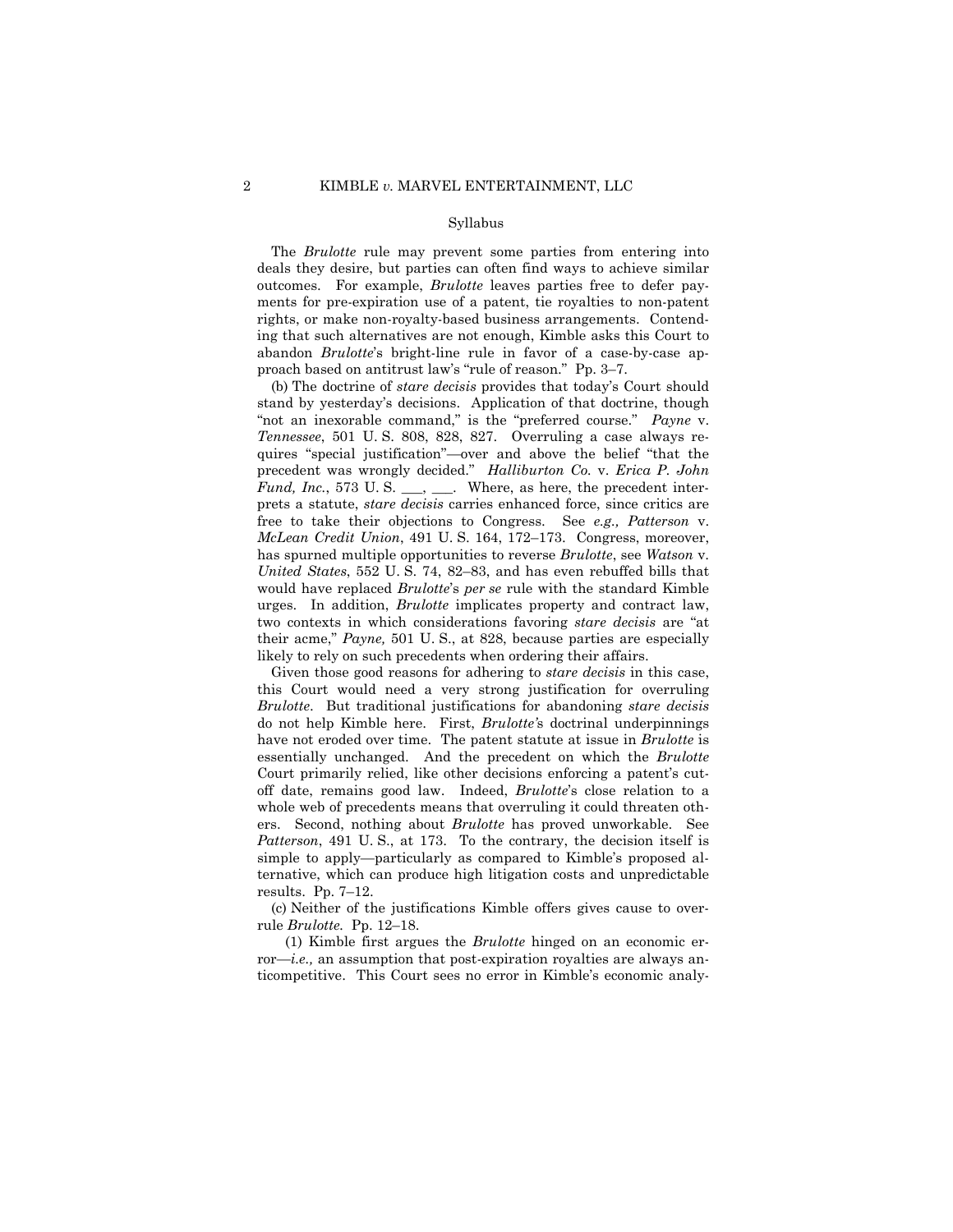### Syllabus

sis. But even assuming Kimble is right that *Brulotte* relied on an economic misjudgment, Congress is the right entity to fix it. The patent laws are not like the Sherman Act, which gives courts exceptional authority to shape the law and reconsider precedent based on better economic analysis. Moreover, Kimble's argument is based not on evolving economic theory but rather on a claim that the *Brulotte*  Court simply made the wrong call. That claim fails to clear *stare decisis*'s high bar. In any event, *Brulotte* did not even turn on the notion that post-patent royalties harm competition. Instead, the *Brulotte* Court simply applied the categorical principle that all patent-related benefits must end when the patent term expires. Kimble's real complaint may go to the merits of that principle as a policy matter. But Congress, not this Court, gets to make patent policy. Pp. 12–16.

(2) Kimble also argues that *Brulotte* suppresses technological innovation and harms the national economy by preventing parties from reaching agreements to commercialize patents. This Court cannot tell whether that is true. *Brulotte* leaves parties free to enter alternative arrangements that may suffice to accomplish parties' payment deferral and risk-spreading goals. And neither Kimble nor his *amici*  offer any empirical evidence connecting *Brulotte* to decreased innovation. In any event, claims about a statutory precedent's consequences for innovation are "more appropriately addressed to Congress." *Halliburton*, 573 U. S., at \_\_\_. Pp. 16–18.

727 F. 3d 856, affirmed.

 KAGAN, J., delivered the opinion of the Court, in which SCALIA, KEN- NEDY, GINSBURG, BREYER, and SOTOMAYOR, JJ., joined. ALITO, J., filed a dissenting opinion, in which ROBERTS, C. J., and THOMAS, J., joined.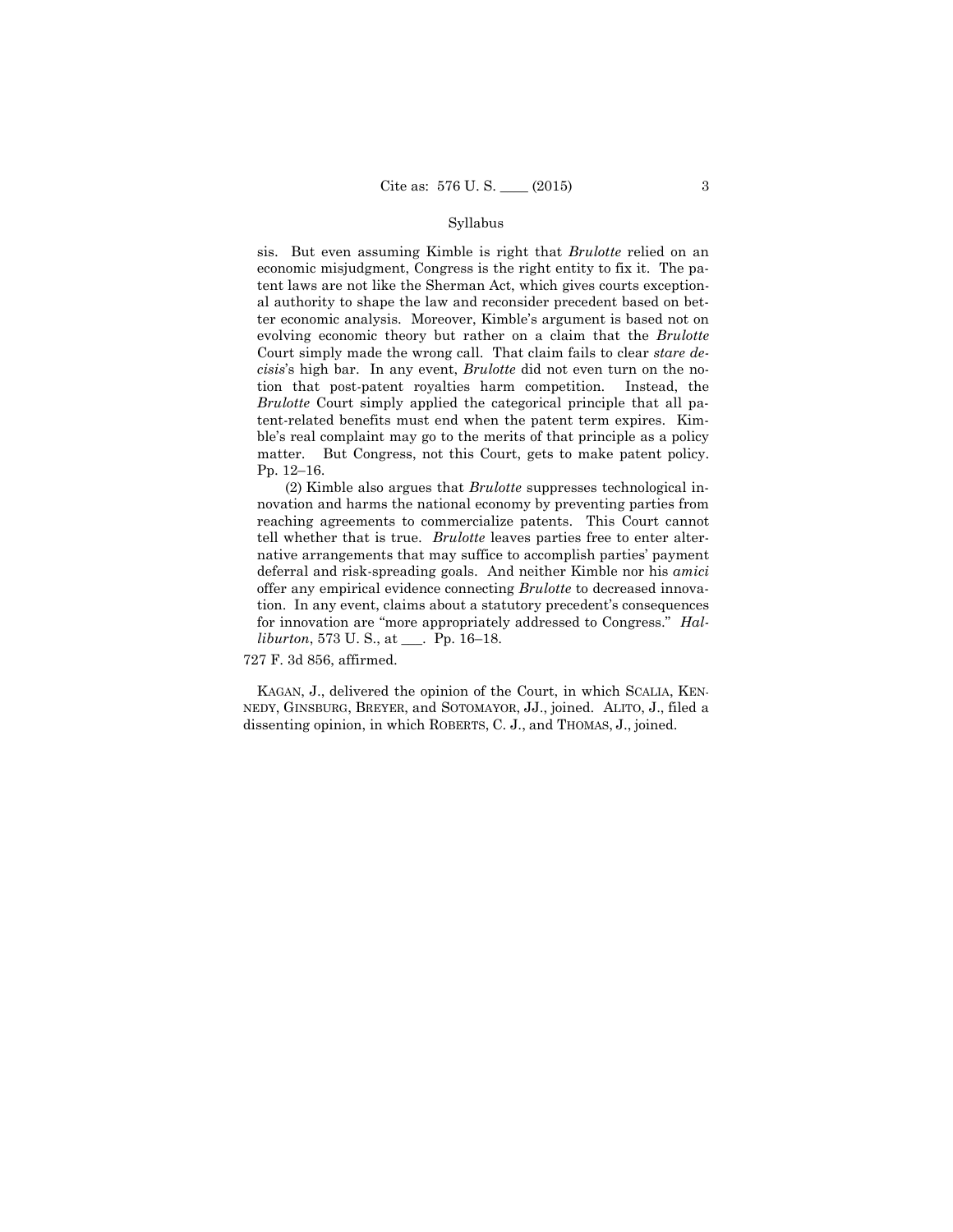preliminary print of the United States Reports. Readers are requested to notify the Reporter of Decisions, Supreme Court of the United States, Wash- ington, D. C. 20543, of any typographical or other formal errors, in order that corrections may be made before the preliminary print goes to press. NOTICE: This opinion is subject to formal revision before publication in the

## $\frac{1}{2}$  , where  $\frac{1}{2}$ **SUPREME COURT OF THE UNITED STATES**

### $\frac{1}{2}$  ,  $\frac{1}{2}$  ,  $\frac{1}{2}$  ,  $\frac{1}{2}$  ,  $\frac{1}{2}$  ,  $\frac{1}{2}$ No. 13–720

## STEPHEN KIMBLE, ET AL., PETITIONERS *v.* MARVEL ENTERTAINMENT, LLC, SUCCESSOR TO MARVEL ENTERPRISES, INC.

## ON WRIT OF CERTIORARI TO THE UNITED STATES COURT OF APPEALS FOR THE NINTH CIRCUIT

## [June 22, 2015]

### JUSTICE KAGAN delivered the opinion of the Court.

In *Brulotte* v. *Thys Co.*, 379 U. S. 29 (1964), this Court held that a patent holder cannot charge royalties for the use of his invention after its patent term has expired. The sole question presented here is whether we should overrule *Brulotte*. Adhering to principles of *stare decisis*, we decline to do so. Critics of the *Brulotte* rule must seek relief not from this Court but from Congress.

I

In 1990, petitioner Stephen Kimble obtained a patent on a toy that allows children (and young-at-heart adults) to role-play as "a spider person" by shooting webs—really, pressurized foam string—"from the palm of [the] hand." U. S. Patent No. 5,072,856, Abstract (filed May 25, 1990).<sup>1</sup> Respondent Marvel Entertainment, LLC (Marvel) makes and markets products featuring Spider-Man, among other comic-book characters. Seeking to sell or license his pa-

——————

 1Petitioner Robert Grabb later acquired an interest in the patent. For simplicity, we refer only to Kimble.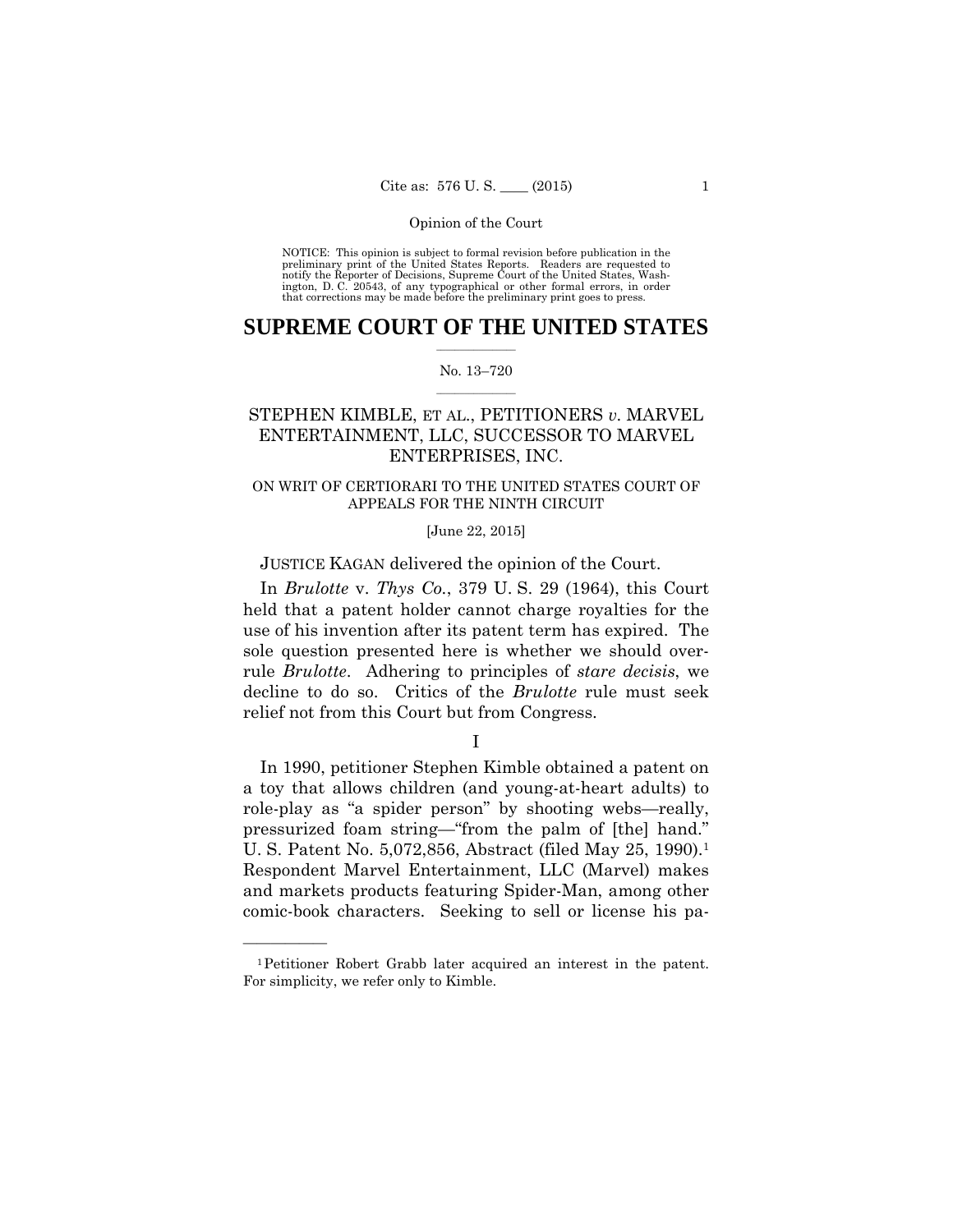tent, Kimble met with the president of Marvel's corporate predecessor to discuss his idea for web-slinging fun. Soon afterward, but without remunerating Kimble, that company began marketing the "Web Blaster"—a toy that, like Kimble's patented invention, enables would-be action heroes to mimic Spider-Man through the use of a polyester glove and a canister of foam.

Kimble sued Marvel in 1997 alleging, among other things, patent infringement. The parties ultimately settled that litigation. Their agreement provided that Marvel would purchase Kimble's patent in exchange for a lump sum (of about a half-million dollars) and a 3% royalty on Marvel's future sales of the Web Blaster and similar products. The parties set no end date for royalties, apparently contemplating that they would continue for as long as kids want to imitate Spider-Man (by doing whatever a spider can).

 royalty clause.2 On making that discovery, Marvel sought And then Marvel stumbled across *Brulotte*, the case at the heart of this dispute. In negotiating the settlement, neither side was aware of *Brulotte*. But Marvel must have been pleased to learn of it. *Brulotte* had read the patent laws to prevent a patentee from receiving royalties for sales made after his patent's expiration. See 379 U. S., at 32. So the decision's effect was to sunset the settlement's a declaratory judgment in federal district court confirming that the company could cease paying royalties come 2010—the end of Kimble's patent term. The court approved that relief, holding that *Brulotte* made "the royalty provision . . . unenforceable after the expiration of the Kimble patent." 692 F. Supp. 2d 1156, 1161 (Ariz. 2010).

 his whole patent to obtain royalties. But no one here disputes that <sup>2</sup> In *Brulotte,* the patent holder retained ownership of the patent while licensing customers to use the patented article in exchange for royalty payments. See 379 U. S., at 29–30. By contrast, Kimble sold *Brulotte* covers a transaction structured in that alternative way.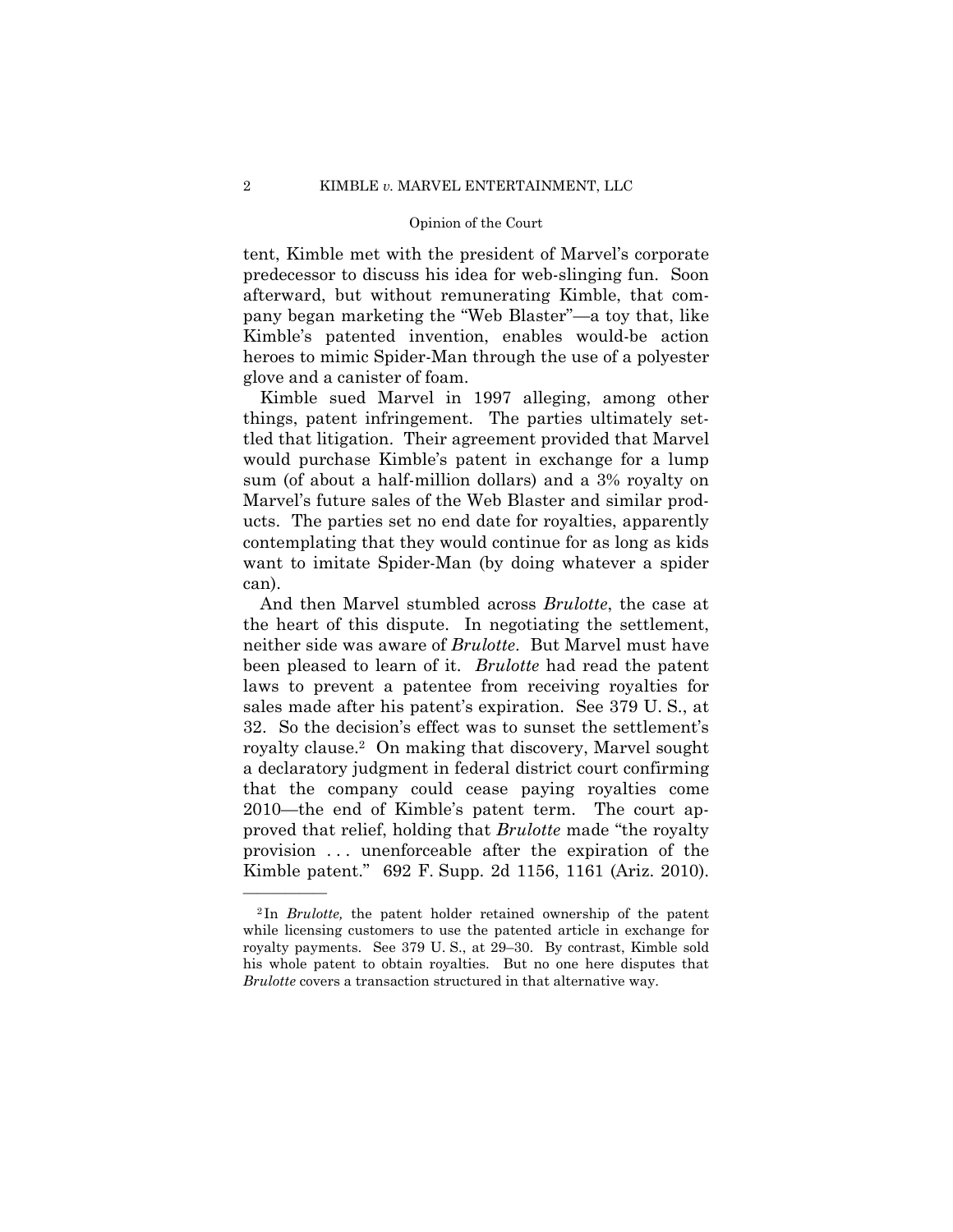The Court of Appeals for the Ninth Circuit affirmed, though making clear that it was none too happy about doing so. "[T]he *Brulotte* rule," the court complained, "is counterintuitive and its rationale is arguably unconvincing." 727 F. 3d 856, 857 (2013)*.* 

We granted certiorari, 574 U.S. \_\_ (2014), to decide whether, as some courts and commentators have suggested, we should overrule *Brulotte*.3 For reasons of *stare decisis*, we demur.

Patents endow their holders with certain superpowers, but only for a limited time. In crafting the patent laws, Congress struck a balance between fostering innovation and ensuring public access to discoveries. While a patent lasts, the patentee possesses exclusive rights to the patented article—rights he may sell or license for royalty payments if he so chooses. See 35 U. S. C. §154(a)(1). But a patent typically expires 20 years from the day the application for it was filed. See  $$154(a)(2)$ . And when the patent expires, the patentee's prerogatives expire too, and the right to make or use the article, free from all restriction, passes to the public. See *Sears, Roebuck & Co.* v. *Stiffel Co.*, 376 U. S. 225, 230 (1964).

This Court has carefully guarded that cut-off date, just as it has the patent laws' subject-matter limits: In case after case, the Court has construed those laws to preclude

——————

II

<sup>3</sup>See, *e.g., Scheiber* v. *Dolby Labs., Inc.*, 293 F. 3d 1014, 1017–1018 (CA7 2002) (Posner, J.) (*Brulotte* has been "severely, and as it seems to us, with all due respect, justly criticized .... However, we have no authority to overrule a Supreme Court decision no matter how dubious its reasoning strikes us, or even how out of touch with the Supreme Court's current thinking the decision seems"); Ayres & Klemperer, Limiting Patentees' Market Power Without Reducing Innovation Incentives: The Perverse Benefits of Uncertainty and Non-Injunctive Remedies, 97 Mich. L. Rev. 985, 1027 (1999) ("Our analysis . . . suggests that *Brulotte* should be overruled").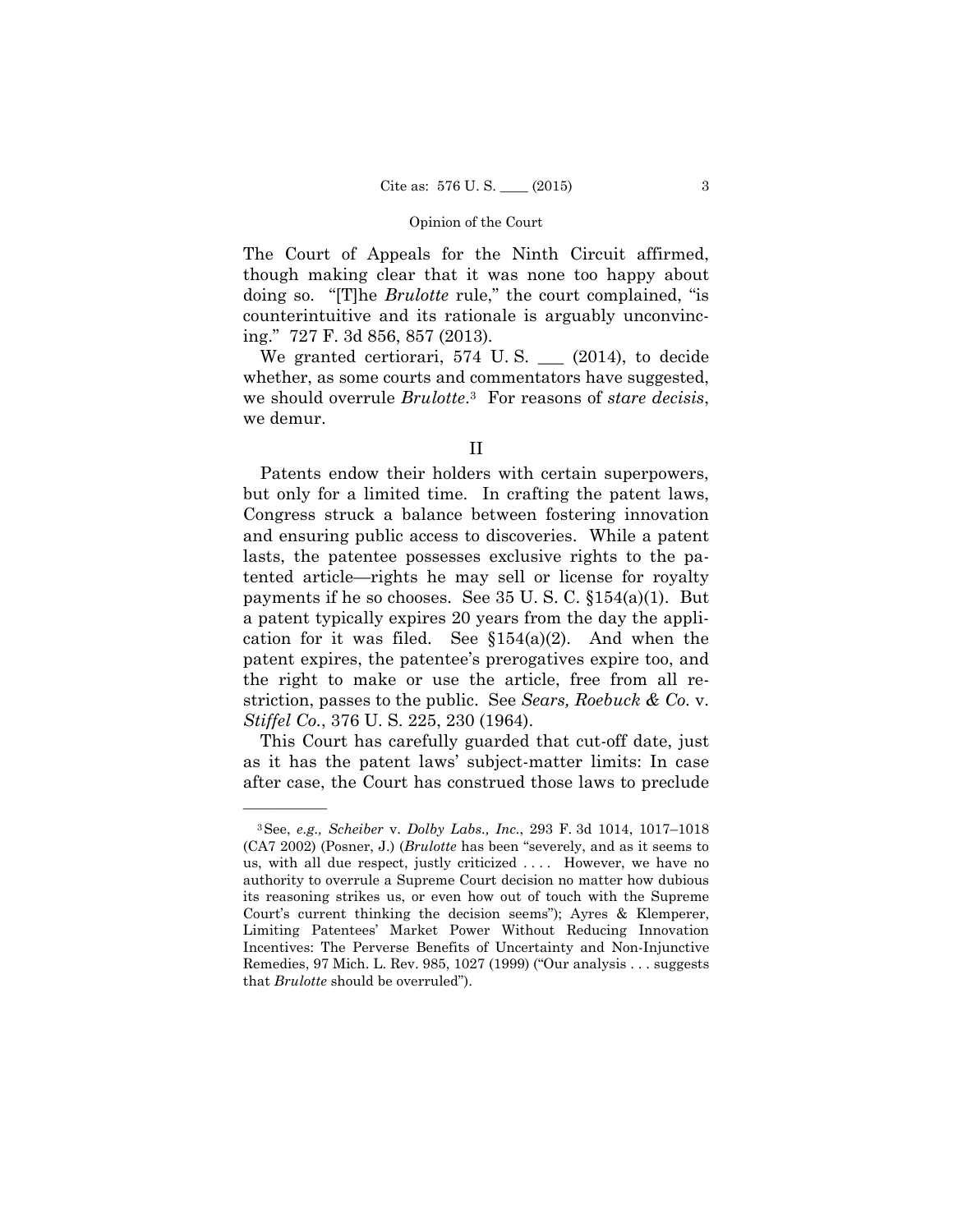made and sold by whoever chooses to do so." *Sears*, 376 measures that restrict free access to formerly patented, as well as unpatentable, inventions. In one line of cases, we have struck down state statutes with that consequence. See, *e.g., id.,* at 230–233; *Bonito Boats, Inc.* v. *Thunder Craft Boats, Inc.*, 489 U. S. 141, 152, 167–168 (1989); *Compco Corp.* v. *Day-Brite Lighting, Inc.*, 376 U. S. 234, 237–238 (1964). By virtue of federal law, we reasoned, "an article on which the patent has expired," like an unpatentable article, "is in the public domain and may be U. S., at 231. In a related line of decisions, we have deemed unenforceable private contract provisions limiting free use of such inventions. In *Scott Paper Co.* v. *Marcalus Mfg. Co.*, 326 U. S. 249 (1945), for example, we determined that a manufacturer could not agree to refrain from challenging a patent's validity. Allowing even a single company to restrict its use of an expired or invalid patent, we explained, "would deprive . . . the consuming public of the advantage to be derived" from free exploitation of the discovery. *Id.,* at 256. And to permit such a result, whether or not authorized "by express contract," would impermissibly undermine the patent laws. *Id.,* at 255– 256; see also, *e.g., Edward Katzinger Co.* v. *Chicago Metallic Mfg. Co.*, 329 U. S. 394, 400–401 (1947) (ruling that *Scott Paper* applies to licensees); *Lear, Inc.* v. *Adkins*, 395 U. S. 653, 668–675 (1969) (refusing to enforce a contract requiring a licensee to pay royalties while contesting a patent's validity).

*Brulotte* was brewed in the same barrel. There, an inventor licensed his patented hop-picking machine to farmers in exchange for royalties from hop crops harvested both before and after his patents' expiration dates. The Court (by an 8-1 vote) held the agreement unenforceable— "unlawful *per se*"—to the extent it provided for the payment of royalties "accru[ing] after the last of the patents incorporated into the machines had expired." 379 U. S., at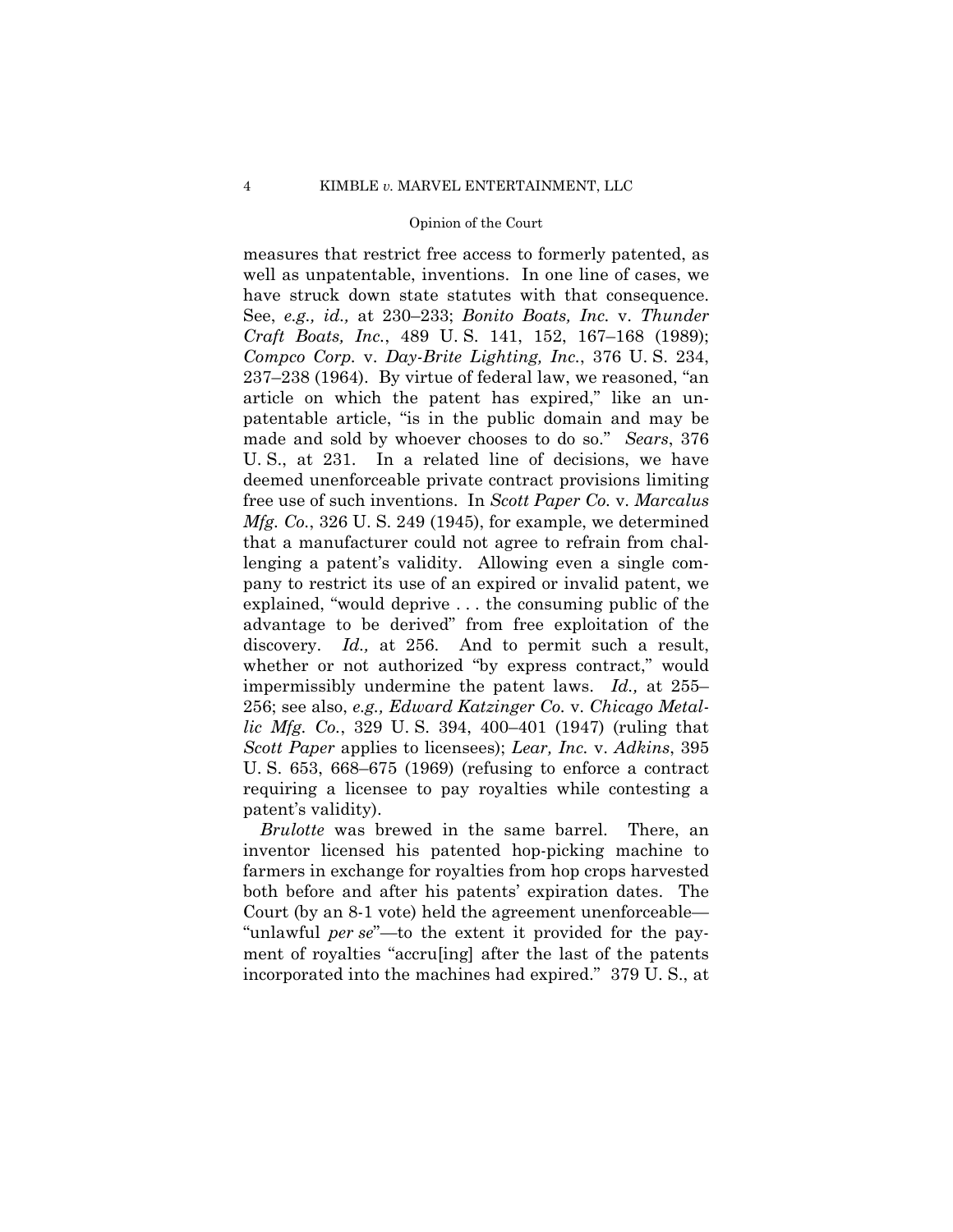30, 32. To arrive at that conclusion, the Court began with the statutory provision setting the length of a patent term. See *id.*, at 30 (quoting the then-current version of §154). Emphasizing that a patented invention "become[s] public property once [that term] expires," the Court then quoted from *Scott Paper*: Any attempt to limit a licensee's postexpiration use of the invention, "whatever the legal device employed, runs counter to the policy and purpose of the patent laws." 379 U. S., at 31 (quoting 326 U. S., at 256). In the *Brulotte* Court's view, contracts to pay royalties for such use continue "the patent monopoly beyond the [patent] period," even though only as to the licensee affected. 379 U. S.*,* at 33. And in so doing, those agreements conflict with patent law's policy of establishing a "postexpiration . . . public domain" in which every person can make free use of a formerly patented product. *Ibid.*

 The *Brulotte* rule, like others making contract provisions unenforceable, prevents some parties from entering into deals they desire. As compared to lump-sum fees, royalty plans both draw out payments over time and tie those payments, in each month or year covered, to a product's commercial success. And sometimes, for some parties, the longer the arrangement lasts, the better—not just up to but beyond a patent term's end. A more extended payment period, coupled (as it presumably would be) with a lower rate, may bring the price the patent holder seeks within the range of a cash-strapped licensee. (Anyone who has bought a product on installment can relate.) See Brief for Memorial Sloan Kettering Cancer Center et al. as *Amici Curiae* 17. Or such an extended term may better allocate the risks and rewards associated with commercializing inventions—most notably, when years of development work stand between licensing a patent and bringing a product to market. See, *e.g.,* 3 R. Milgrim & E. Bensen, Milgrim on Licensing §18.05, p. 18–9 (2013). As to either goal, *Brulotte* may pose an obstacle.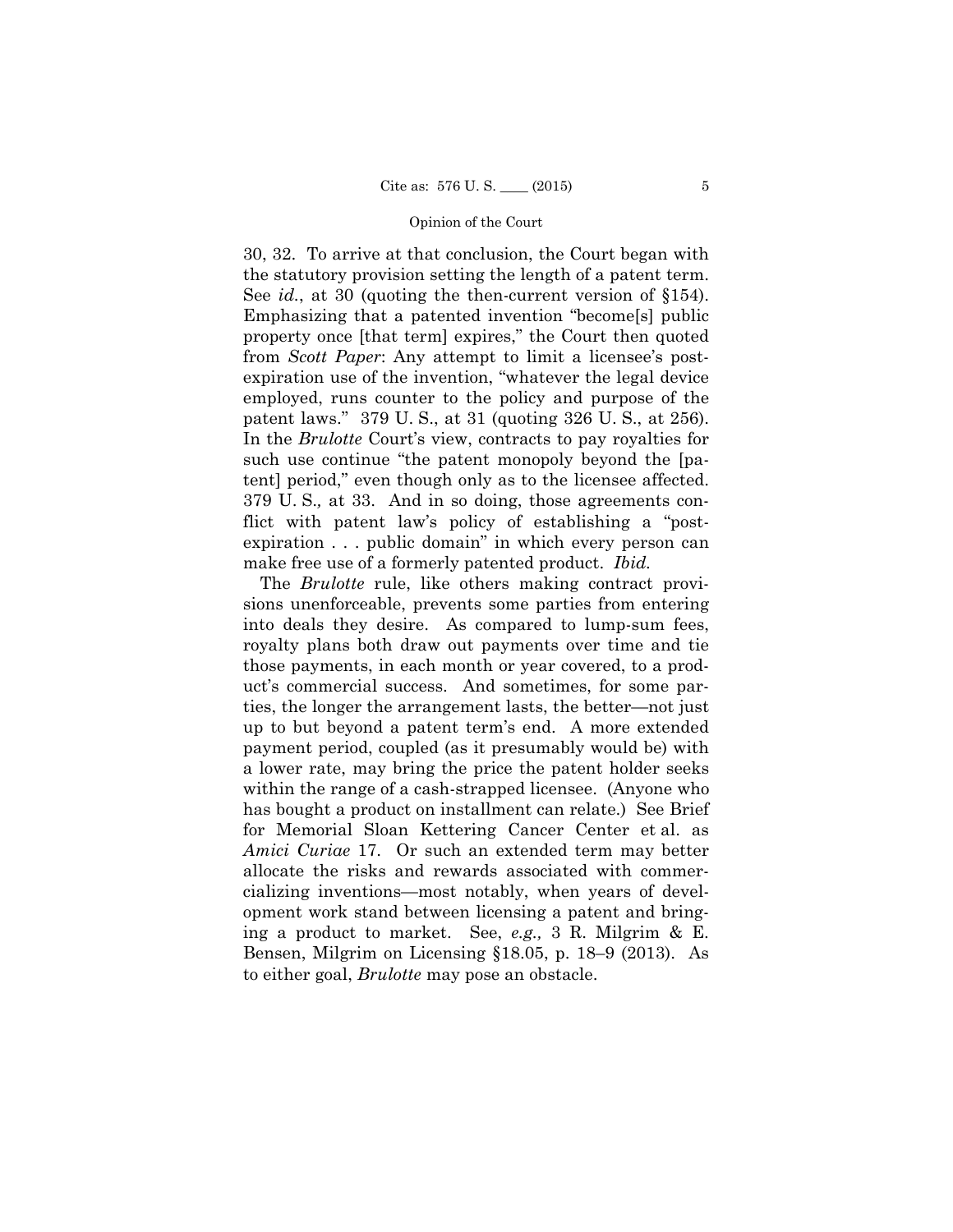patent term, but to amortize that amount over 40 years. Yet parties can often find ways around *Brulotte*, enabling them to achieve those same ends. To start, *Brulotte*  allows a licensee to defer payments for pre-expiration use of a patent into the post-expiration period; all the decision bars are royalties for using an invention after it has moved into the public domain. See 379 U. S., at 31; *Zenith Radio Corp.* v. *Hazeltine Research, Inc.*, 395 U. S. 100, 136 (1969). A licensee could agree, for example, to pay the licensor a sum equal to 10% of sales during the 20-year That arrangement would at least bring down early outlays, even if it would not do everything the parties might want to allocate risk over a long timeframe. And parties have still more options when a licensing agreement covers either multiple patents or additional non-patent rights. Under *Brulotte*, royalties may run until the latest-running patent covered in the parties' agreement expires. See 379 U. S., at 30. Too, post-expiration royalties are allowable so long as tied to a non-patent right—even when closely related to a patent. See, *e.g.,* 3 Milgrim on Licensing §18.07, at 18–16 to 18–17. That means, for example, that a license involving both a patent and a trade secret can set a 5% royalty during the patent period (as compensation for the two combined) and a 4% royalty afterward (as payment for the trade secret alone). Finally and most broadly, *Brulotte* poses no bar to business arrangements other than royalties—all kinds of joint ventures, for example—that enable parties to share the risks and rewards of commercializing an invention.

Contending that such alternatives are not enough, Kimble asks us to abandon *Brulotte* in favor of "flexible, case-by-case analysis" of post-expiration royalty clauses "under the rule of reason." Brief for Petitioners 45. Used in antitrust law, the rule of reason requires courts to evaluate a practice's effect on competition by "taking into account a variety of factors, including specific information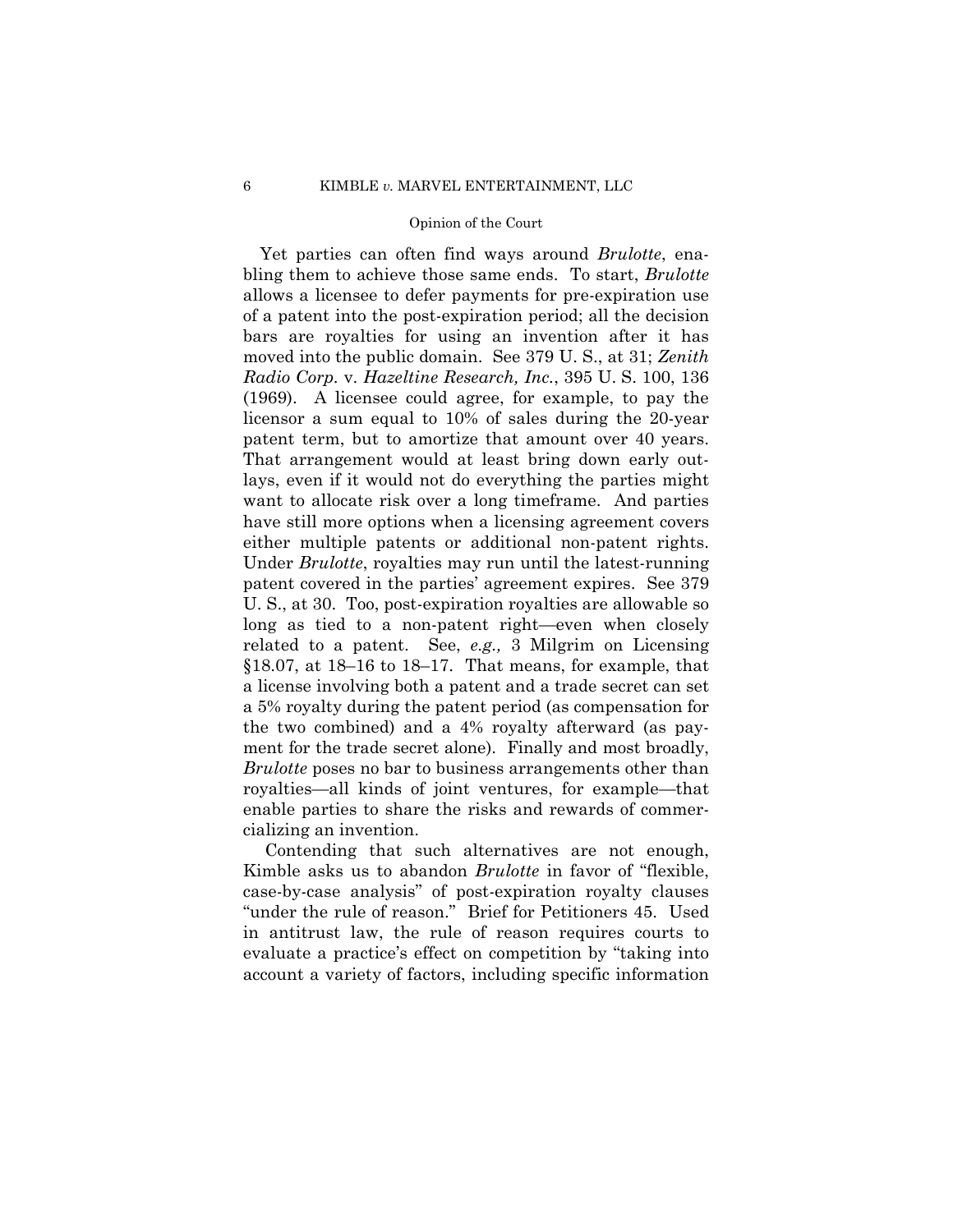about the relevant business, its condition before and after the [practice] was imposed, and the [practice's] history, nature, and effect." *State Oil Co.* v. *Khan*, 522 U. S. 3, 10 (1997). Of primary importance in this context, Kimble posits, is whether a patent holder has power in the relevant market and so might be able to curtail competition. See Brief for Petitioners 47–48; *Illinois Tool Works Inc.* v. *Independent Ink, Inc.*, 547 U. S. 28, 44 (2006) ("[A] patent does not necessarily confer market power"). Resolving that issue, Kimble notes, entails "a full-fledged economic inquiry into the definition of the market, barriers to entry, and the like." Brief for Petitioners 48 (quoting 1 H. Hovenkamp, M. Janis, M. Lemley, & C. Leslie, IP and Antitrust §3.2e, p. 3–12.1 (2d ed., Supp. 2014) (Hovenkamp)).

### III

Overruling precedent is never a small matter. *Stare decisis*—in English, the idea that today's Court should stand by yesterday's decisions—is "a foundation stone of the rule of law." *Michigan* v. *Bay Mills Indian Community*, 572 U. S. \_\_\_, \_\_\_ (2014) (slip op., at 15). Application of that doctrine, although "not an inexorable command," is the "preferred course because it promotes the evenhanded, predictable, and consistent development of legal principles, fosters reliance on judicial decisions, and contributes to the actual and perceived integrity of the judicial process." *Payne* v. *Tennessee*, 501 U. S. 808, 827–828 (1991). It also reduces incentives for challenging settled precedents, saving parties and courts the expense of endless relitigation.

Respecting *stare decisis* means sticking to some wrong decisions. The doctrine rests on the idea, as Justice Brandeis famously wrote, that it is usually "more important that the applicable rule of law be settled than that it be settled right." *Burnet* v. *Coronado Oil & Gas Co.*, 285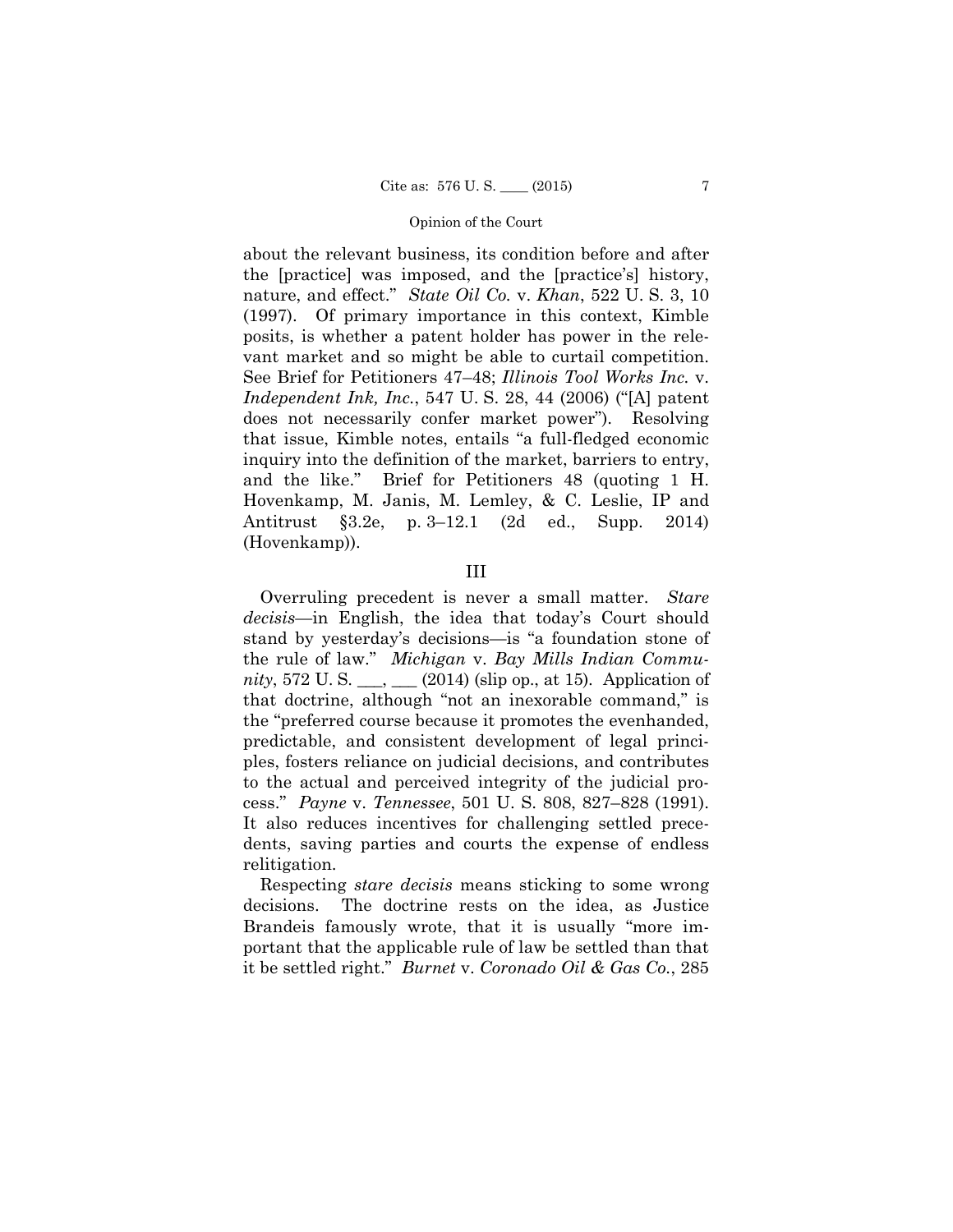U. S. 393, 406 (1932) (dissenting opinion). Indeed, *stare decisis* has consequence only to the extent it sustains incorrect decisions; correct judgments have no need for that principle to prop them up. Accordingly, an argument that we got something wrong—even a good argument to that effect—cannot by itself justify scrapping settled precedent. Or otherwise said, it is not alone sufficient that we would decide a case differently now than we did then. To reverse course, we require as well what we have termed a "special justification"—over and above the belief "that the precedent was wrongly decided." *Halliburton Co.* v. *Erica P. John Fund, Inc.*, 573 U. S. \_\_\_, \_\_\_ (2014)  $(slip$  op., at 4).

What is more, *stare decisis* carries enhanced force when a decision, like *Brulotte*, interprets a statute. Then, unlike in a constitutional case, critics of our ruling can take their objections across the street, and Congress can correct any mistake it sees. See, *e.g., Patterson* v. *McLean Credit Union*, 491 U. S. 164, 172–173 (1989). That is true, contrary to the dissent's view, see *post,* at 6–7 (opinion of ALITO, J.), regardless whether our decision focused only on statutory text or also relied, as *Brulotte* did, on the policies and purposes animating the law. See, *e.g., Bilski* v. *Kappos*, 561 U. S. 593, 601–602 (2010). Indeed, we apply statutory *stare decisis* even when a decision has announced a "judicially created doctrine" designed to implement a federal statute. *Halliburton*, 573 U. S., at \_\_\_ (slip op., at 12). All our interpretive decisions, in whatever way reasoned, effectively become part of the statutory scheme, subject (just like the rest) to congressional change. Absent special justification, they are balls tossed into Congress's court, for acceptance or not as that branch elects.

And Congress has spurned multiple opportunities to reverse *Brulotte*—openings as frequent and clear as this Court ever sees. *Brulotte* has governed licensing agreements for more than half a century. See *Watson* v. *United*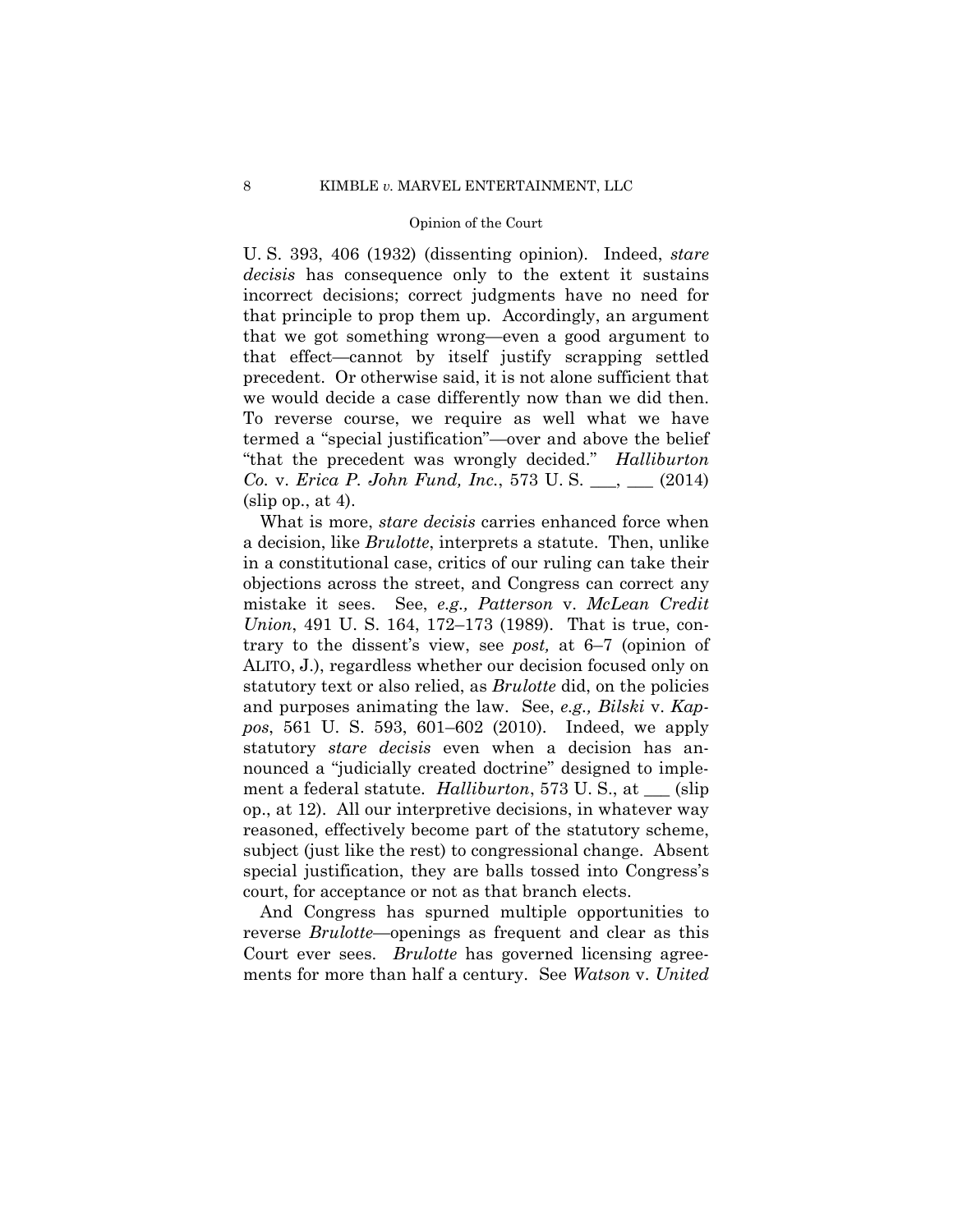*States*, 552 U. S. 74, 82–83 (2007) (stating that "long congressional acquiescence," there totaling just 14 years, "enhance[s] even the usual precedential force we accord to our interpretations of statutes" (internal quotation marks omitted)). During that time, Congress has repeatedly amended the patent laws, including the specific provision (35 U. S. C. §154) on which *Brulotte* rested. See, *e.g.*, Uruguay Round Agreements Act, §532(a), 108 Stat. 4983 (1994) (increasing the length of the patent term); Act of Nov. 19, 1988, §201, 102 Stat. 4676 (limiting patentmisuse claims). *Brulotte s*urvived every such change. Indeed, Congress has rebuffed bills that would have replaced *Brulotte*'s *per se* rule with the same antitrust-style analysis Kimble now urges. See, *e.g.,* S. 1200, 100th Cong., 1st Sess., Tit. II (1987) (providing that no patent owner would be guilty of "illegal extension of the patent right by reason of his or her licensing practices . . . unless such practices ... violate the antitrust laws"); S. 438, 100th Cong., 2d Sess., §201(3) (1988) (same). Congress's continual reworking of the patent laws—but never of the *Brulotte* rule—further supports leaving the decision in place.

Nor yet are we done, for the subject matter of *Brulotte*  adds to the case for adhering to precedent. *Brulotte* lies at the intersection of two areas of law: property (patents) and contracts (licensing agreements). And we have often recognized that in just those contexts—"cases involving property and contract rights"—considerations favoring *stare decisis* are "at their acme." *E.g., Payne*, 501 U. S., at 828; *Khan*, 522 U. S., at 20. That is because parties are especially likely to rely on such precedents when ordering their affairs. To be sure, Marvel and Kimble disagree about whether *Brulotte* has actually generated reliance. Marvel says yes: Some parties, it claims, do not specify an end date for royalties in their licensing agreements, instead relying on *Brulotte* as a default rule. Brief for Re-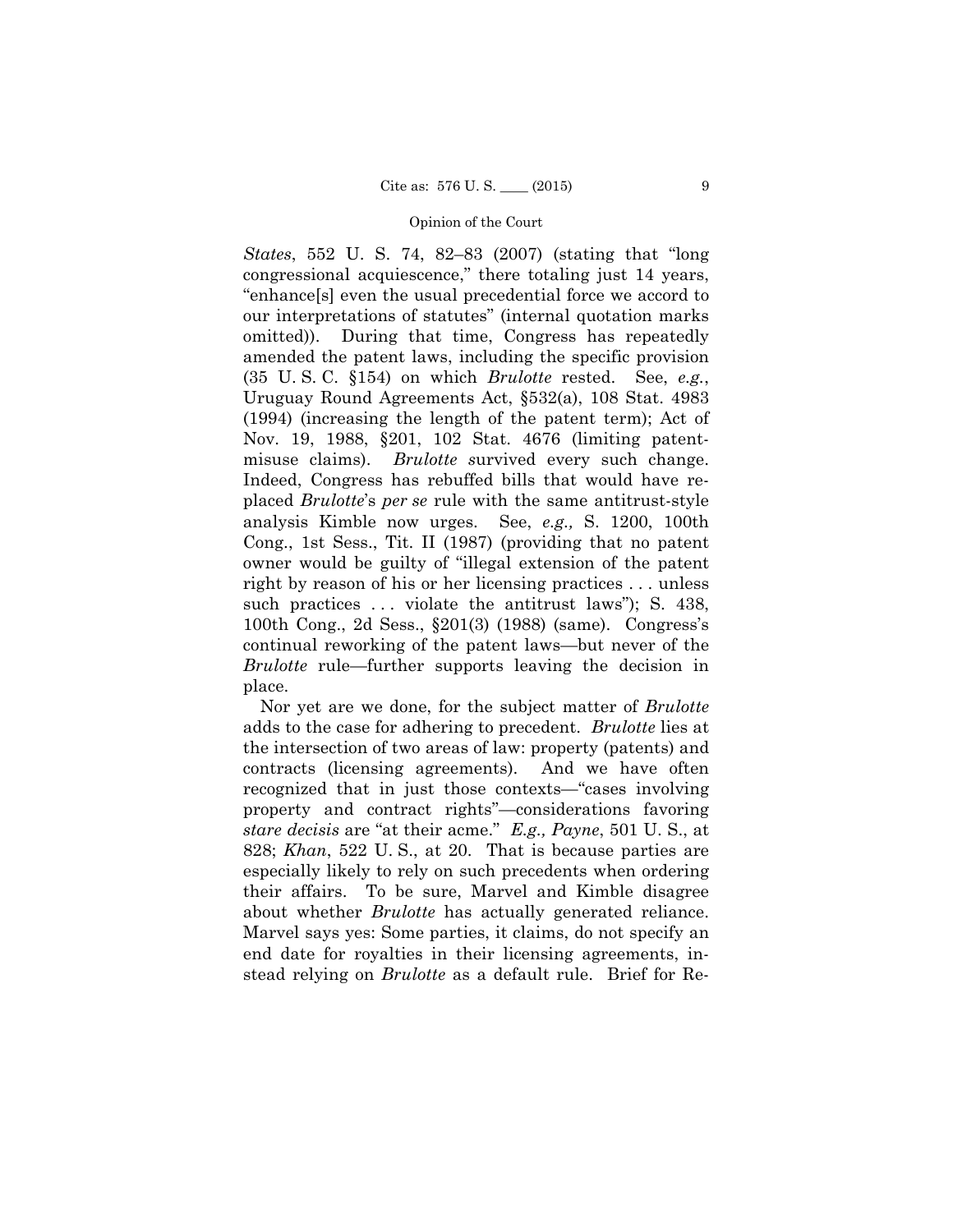spondent 32–33; see 1 D. Epstein, Eckstrom's Licensing in Foreign and Domestic Operations §3.13, p. 3–13, and n. 2 (2014) (noting that it is not "necessary to specify the term . . . of the license" when a decision like *Brulotte* limits it "by law"). Overturning *Brulotte* would thus upset expectations, most so when long-dormant licenses for long-expired patents spring back to life. Not true, says Kimble: Unfair surprise is unlikely, because no "meaningful number of [such] license agreements . . . actually exist." Reply Brief 18. To be honest, we do not know (nor, we suspect, do Marvel and Kimble). But even uncertainty on this score cuts in Marvel's direction. So long as we see a reasonable possibility that parties have structured their business transactions in light of *Brulotte*, we have one more reason to let it stand.

As against this superpowered form of *stare decisis*, we would need a superspecial justification to warrant reversing *Brulotte*. But the kinds of reasons we have most often held sufficient in the past do not help Kimble here. If anything, they reinforce our unwillingness to do what he asks.

First, *Brulotte*'s statutory and doctrinal underpinnings have not eroded over time. When we reverse our statutory interpretations, we most often point to subsequent legal developments—"either the growth of judicial doctrine or further action taken by Congress"—that have removed the basis for a decision. *Patterson*, 491 U. S., at 173 (calling this "the primary reason" for overruling statutory precedent). But the core feature of the patent laws on which *Brulotte* relied remains just the same: Section 154 now, as then, draws a sharp line cutting off patent rights after a set number of years. And this Court has continued to draw from that legislative choice a broad policy favoring unrestricted use of an invention after its patent's expiration. See *supra,* at 3–4. *Scott Paper*—the decision on which *Brulotte* primarily relied—remains good law. So too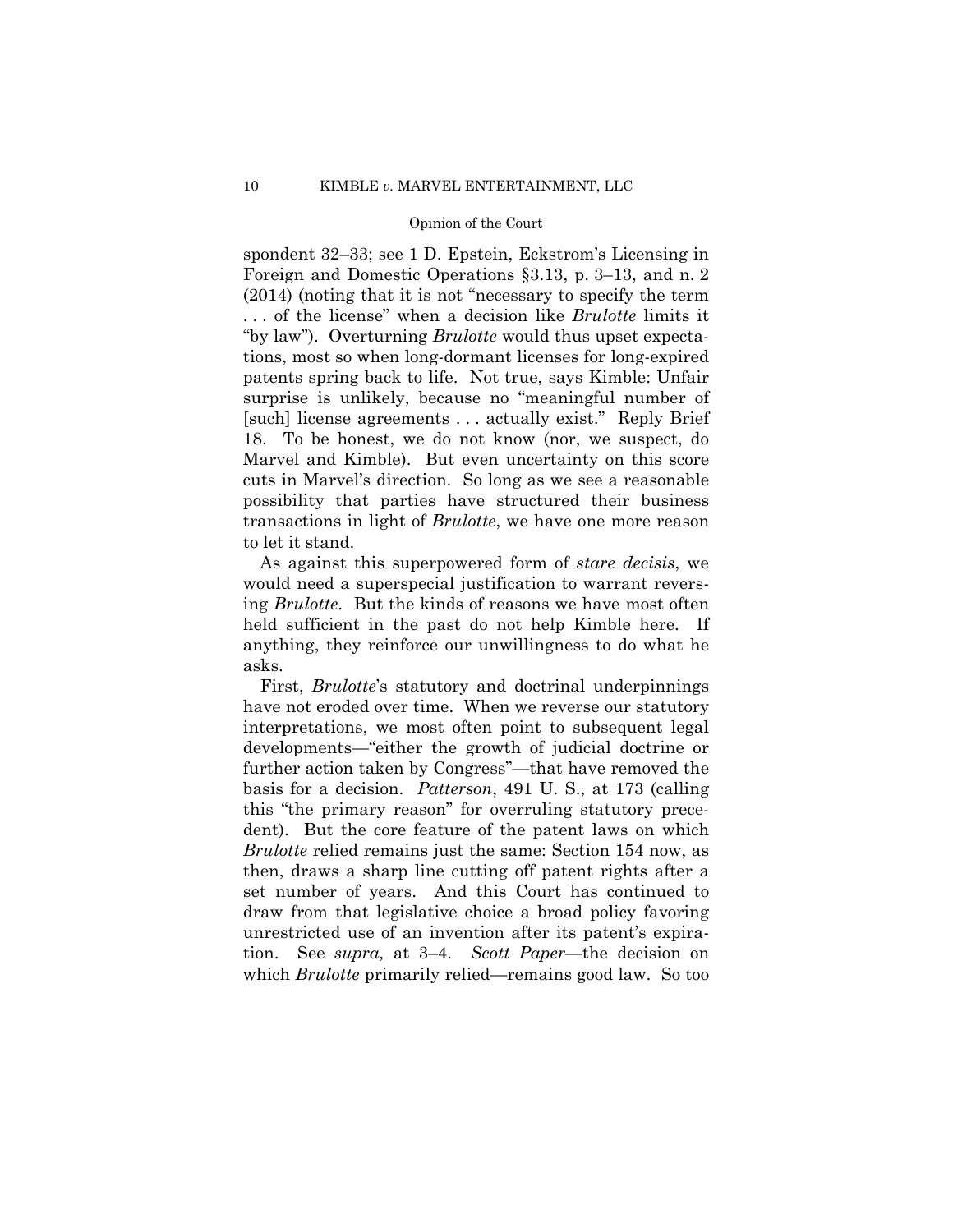ies. See *supra,* at 3–4. *Brulotte*, then, is not the kind of do this Court's other decisions refusing to enforce either state laws or private contracts constraining individuals' free use of formerly patented (or unpatentable) discoverdoctrinal dinosaur or legal last-man-standing for which we sometimes depart from *stare decisis*. Compare, *e.g., Alleyne* v. *United States*, 570 U. S. \_\_\_, \_\_\_–\_\_\_ (2013) (SOTOMAYOR, J., concurring) (slip op., at 2–5). To the contrary, the decision's close relation to a whole web of precedents means that reversing it could threaten others. If *Brulotte* is outdated, then (for example) is *Scott Paper*  too? We would prefer not to unsettle stable law.4

And second, nothing about *Brulotte* has proved unworkable. See, *e.g., Patterson*, 491 U. S., at 173 (identifying unworkability as another "traditional justification" for

——————

<sup>4</sup>The only legal erosion to which Kimble gestures is a change in the treatment of patent tying agreements—*i.e.,* contracts conditioning a licensee's right to use a patent on the purchase of an unpatented product. See Brief for Petitioners 43. When *Brulotte* was decided, those agreements counted as *per se* antitrust violations and patent misuse; now, they are unlawful only if the patent holder wields power in the relevant market. See Act of Nov. 19, 1988, §201, 102 Stat. 4676 (adding the market power requirement in the patent misuse context); *Illinois Tool Works Inc.* v. *Independent Ink, Inc.*, 547 U. S. 28, 41–43 (2006) (relying on that legislative change to overrule antitrust decisions about tying and to adopt the same standard). But it is far from clear that the old rule of tying was among *Brulotte*'s legal underpinnings. *Brulotte* briefly analogized post-expiration royalty agreements to tying arrangements, but only after relating the statutory and caselaw basis for its holding and "conclud[ing]" that post-patent royalties are "unlawful *per se*." 379 U. S., at 32. And even if that analogy played some real role in *Brulotte*, the development of tying law would not undercut the decision—rather the opposite*.* Congress took the lead in changing the treatment of tying agreements and, in doing so, conspicuously left *Brulotte* in place. Indeed, Congress declined to enact bills that would have modified not only tying doctrine but also *Brulotte*. See *supra,* at 9 (citing S. 1200, 100th Cong., 1st Sess. (1987), and S. 438, 100th Cong., 2d Sess. (1988)). That choice suggests congressional acquiescence in *Brulotte*, and so further supports adhering to *stare decisis*.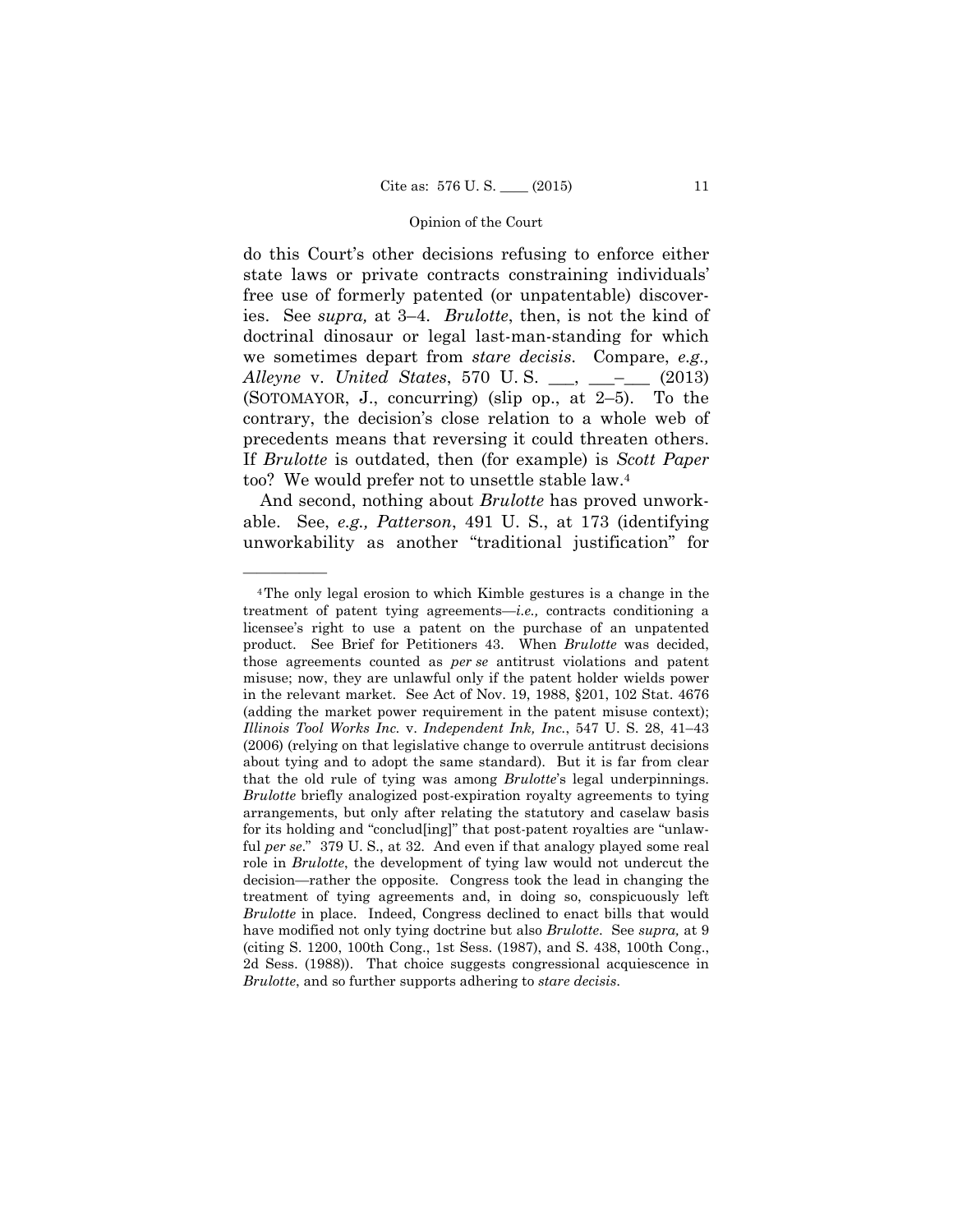overruling precedent). The decision is simplicity itself to apply. A court need only ask whether a licensing agreement provides royalties for post-expiration use of a patent. If not, no problem; if so, no dice. *Brulotte*'s ease of use appears in still sharper relief when compared to Kimble's proposed alternative. Recall that he wants courts to employ antitrust law's rule of reason to identify and invalidate those post-expiration royalty clauses with anticompetitive consequences. See *supra,* at 6–7. But whatever its merits may be for deciding antitrust claims, that "elaborate inquiry" produces notoriously high litigation costs and unpredictable results. *Arizona* v. *Maricopa County Medical Soc.*, 457 U. S. 332, 343 (1982). For that reason, trading in *Brulotte* for the rule of reason would make the law less, not more, workable than it is now. Once again, then, the case for sticking with long-settled precedent grows stronger: Even the most usual reasons for abandoning *stare decisis* cut the other way here.

## IV

Lacking recourse to those traditional justifications for overruling a prior decision, Kimble offers two different ones. He claims first that *Brulotte* rests on a mistaken view of the competitive effects of post-expiration royalties. He contends next that *Brulotte* suppresses technological innovation and so harms the nation's economy. (The dissent offers versions of those same arguments. See *post,* at 1–4.) We consider the two claims in turn, but our answers to both are much the same: Kimble's reasoning may give Congress cause to upset *Brulotte*, but does not warrant this Court's doing so.

## A

According to Kimble, we should overrule *Brulotte* because it hinged on an error about economics: It assumed that post-patent royalty "arrangements are invariably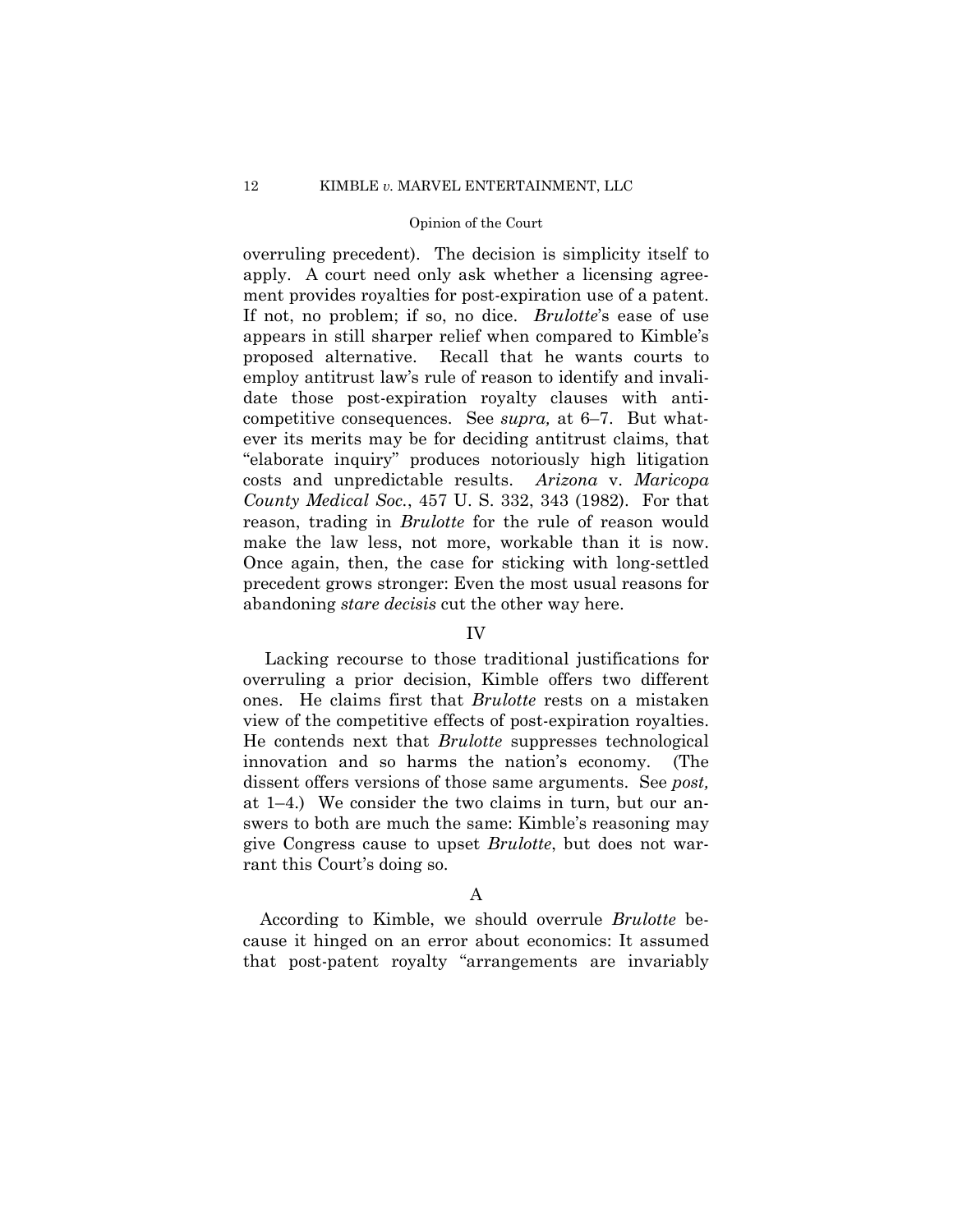anticompetitive." Brief for Petitioners 37. That is not true, Kimble notes; indeed, such agreements more often increase than inhibit competition, both before and after the patent expires. See *id.,* at 36–40. As noted earlier, a longer payment period will typically go hand-in-hand with a lower royalty rate. See *supra,* at 5. During the patent term, those reduced rates may lead to lower consumer prices, making the patented technology more competitive with alternatives; too, the lesser rates may enable more companies to afford a license, fostering competition among the patent's own users. See Brief for Petitioners 38. And after the patent's expiration, Kimble continues, further benefits follow: Absent high barriers to entry (a material caveat, as even he would agree, see Tr. of Oral Arg. 12–13, 23), the licensee's continuing obligation to pay royalties encourages new companies to begin making the product, figuring that they can quickly attract customers by undercutting the licensee on price. See Brief for Petitioners 38– 39. In light of those realities, Kimble concludes, "the *Brulotte per se* rule makes little sense." *Id.,* at 11.

We do not join issue with Kimble's economics—only with what follows from it. A broad scholarly consensus supports Kimble's view of the competitive effects of postexpiration royalties, and we see no error in that shared analysis. See *id.,* at 13–18 (citing numerous treatises and articles critiquing *Brulotte*). Still, we must decide what that means for *Brulotte*. Kimble, of course, says it means the decision must go. Positing that *Brulotte* turned on the belief that post-expiration royalties are always anticompetitive, he invokes decisions in which this Court abandoned antitrust precedents premised on similarly shaky economic reasoning. See Brief for Petitioners 55–56 (citing, *e.g.*, *Leegin Creative Leather Products, Inc.* v. *PSKS, Inc.*, 551 U. S. 877 (2007); *Illinois Tool Works*, 547 U. S. 28). But to agree with Kimble's conclusion, we must resolve two questions in his favor. First, even assuming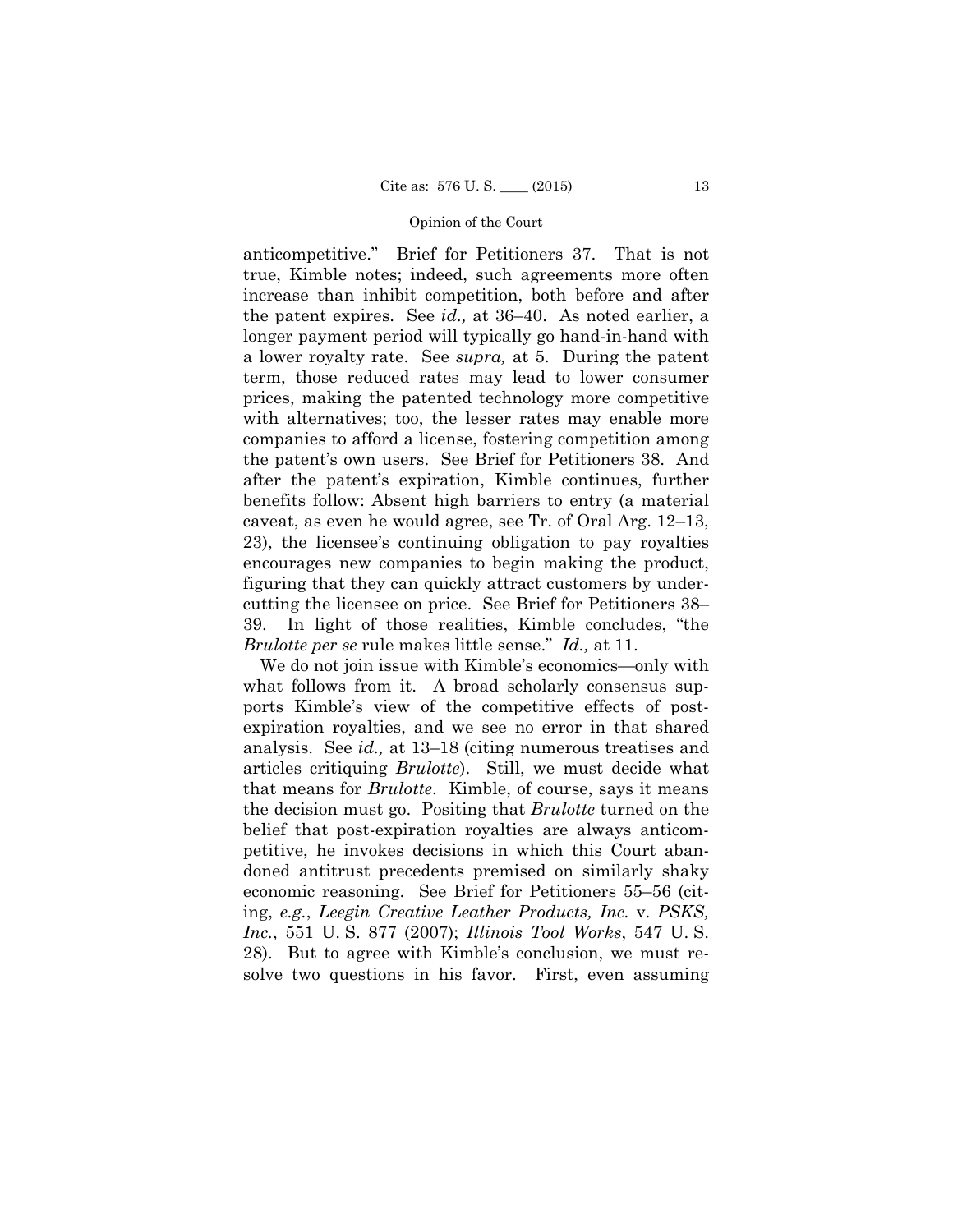Kimble accurately characterizes *Brulotte*'s basis, does the decision's economic mistake suffice to overcome *stare decisis*? Second and more fundamentally, was *Brulotte*  actually founded, as Kimble contends, on an analysis of competitive effects?

If *Brulotte* were an antitrust rather than a patent case, we might answer both questions as Kimble would like. This Court has viewed *stare decisis* as having less-thanusual force in cases involving the Sherman Act. See, *e.g., Khan*, 522 U.S., at 20–21. Congress, we have explained, intended that law's reference to "restraint of trade" to have "changing content," and authorized courts to oversee the term's "dynamic potential." *Business Electronics Corp.*  v. *Sharp Electronics Corp.*, 485 U. S. 717, 731–732 (1988). We have therefore felt relatively free to revise our legal analysis as economic understanding evolves and (just as Kimble notes) to reverse antitrust precedents that misperceived a practice's competitive consequences. See *Leegin*, 551 U. S., at 899–900. Moreover, because the question in those cases was whether the challenged activity restrained trade, the Court's rulings necessarily turned on its understanding of economics. See *Business Electronics Corp.*, 485 U. S., at 731. Accordingly, to overturn the decisions in light of sounder economic reasoning was to take them "on [their] own terms." *Halliburton,* 573 U. S., at \_\_\_ (slip op., at 9).

But *Brulotte* is a patent rather than an antitrust case, and our answers to both questions instead go against Kimble. To begin, even assuming that *Brulotte* relied on an economic misjudgment, Congress is the right entity to fix it. By contrast with the Sherman Act, the patent laws do not turn over exceptional law-shaping authority to the courts. Accordingly, statutory *stare decisis*—in which this Court interprets and Congress decides whether to amend—retains its usual strong force. See *supra,* at 8. And as we have shown, that doctrine does not ordinarily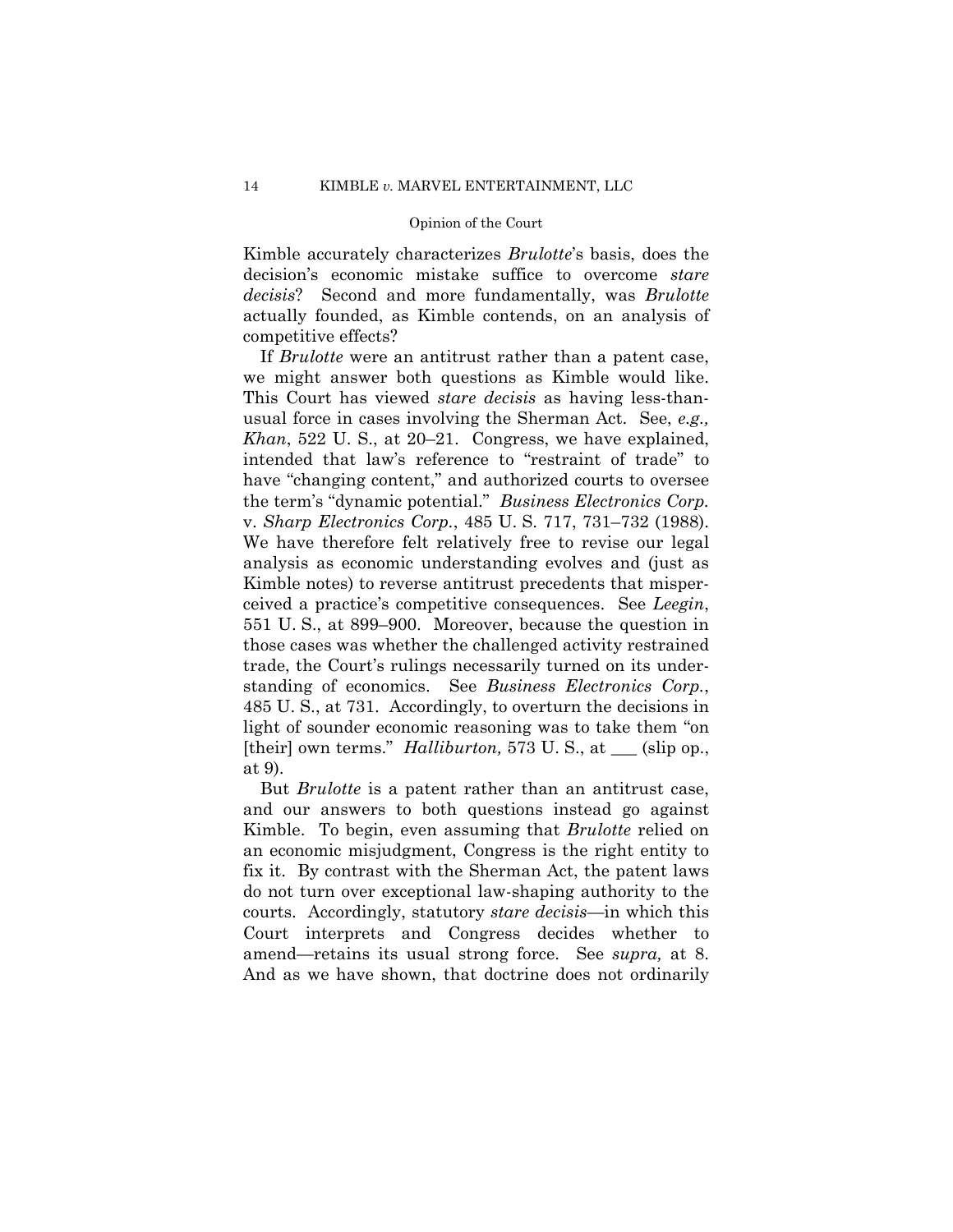bend to "wrong on the merits"-type arguments; it instead assumes Congress will correct whatever mistakes we commit. See *supra,* at 7–8. Nor does Kimble offer any reason to think his own "the Court erred" claim is special. Indeed, he does not even point to anything that has changed since *Brulotte*—no new empirical studies or advances in economic theory. Compare, *e.g., Halliburton*, 573 U.S., at  $\_\_$  (slip op., at 9–12) (considering, though finding insufficient, recent economic research). On his argument, the *Brulotte* Court knew all it needed to know to determine that post-patent royalties are not usually anticompetitive; it just made the wrong call. See Brief for Petitioners 36–40. That claim, even if itself dead-right, fails to clear *stare decisis*'s high bar.

And in any event, *Brulotte* did not hinge on the mistake Kimble identifies. Although some of its language invoked economic concepts, see n. 4, *supra*, the Court did not rely on the notion that post-patent royalties harm competition. Nor is that surprising. The patent laws—unlike the Sherman Act—do not aim to maximize competition (to a large extent, the opposite). And the patent term—unlike the "restraint of trade" standard—provides an allencompassing bright-line rule, rather than calling for practice-specific analysis. So in deciding whether postexpiration royalties comport with patent law, *Brulotte* did not undertake to assess that practice's likely competitive effects. Instead, it applied a categorical principle that all patents, and all benefits from them, must end when their terms expire. See *Brulotte*, 379 U. S., at 30–32; *supra,* at 3–5. Or more specifically put, the Court held, as it had in *Scott Paper*, that Congress had made a judgment: that the day after a patent lapses, the formerly protected invention must be available to all for free. And further: that postexpiration restraints on even a single licensee's access to the invention clash with that principle. See *Brulotte*, 379 U. S., at 31–32 (a licensee's obligation to pay post-patent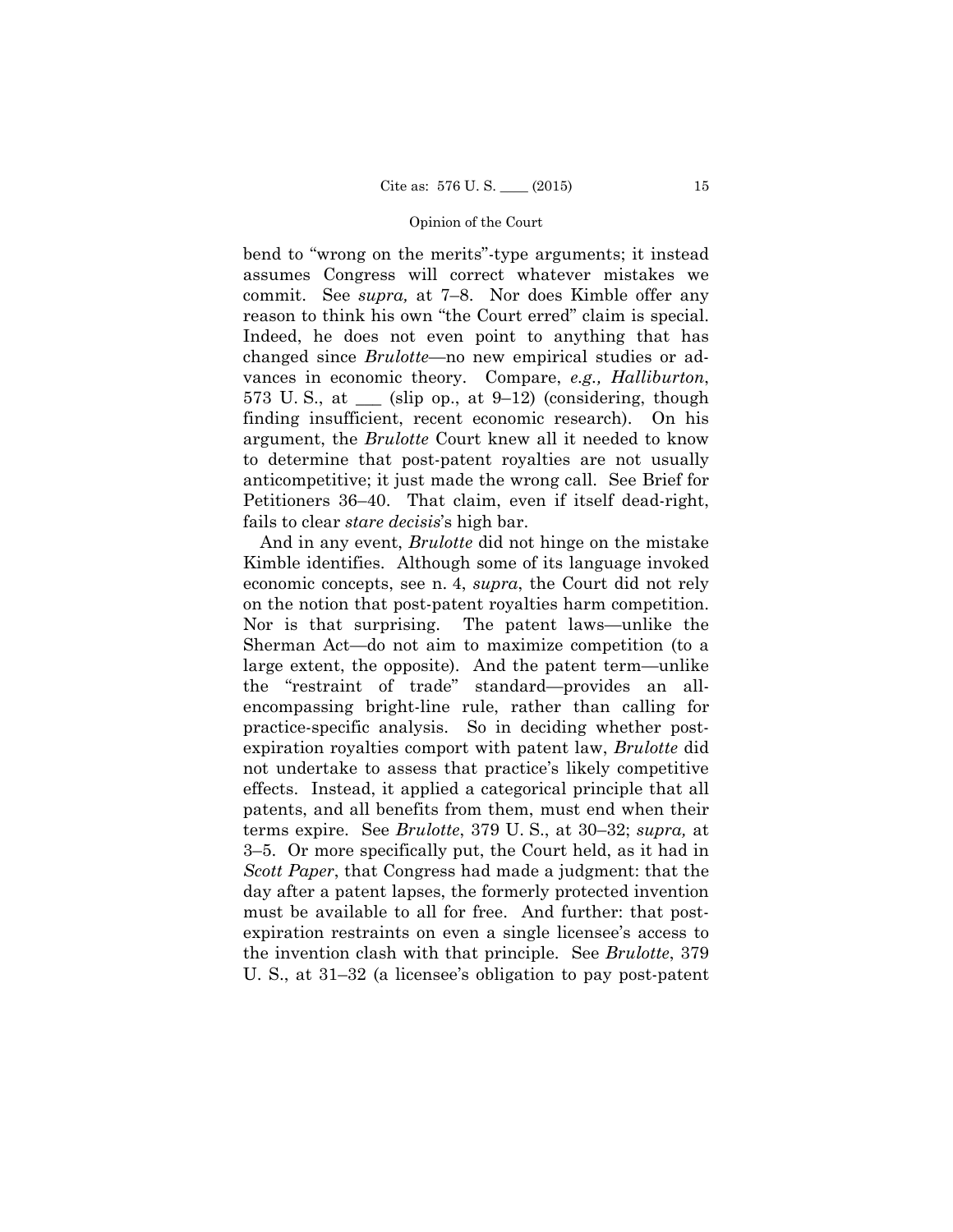royalties conflicts with the "free market visualized for the post-expiration period" and so "runs counter to the policy and purpose of the patent laws" (quoting *Scott Paper,* 326 U. S., at 256)). That patent (not antitrust) policy gave rise to the Court's conclusion that post-patent royalty contracts are unenforceable—utterly "regardless of a demonstrable effect on competition." 1 Hovenkamp §3.2d, at 3–10.

Kimble's real complaint may go to the merits of such a patent policy—what he terms its "formalis[m]," its "rigid[ity]", and its detachment from "economic reality." Brief for Petitioners 27–28. But that is just a different version of the argument that *Brulotte* is wrong. And it is, if anything, a version less capable than the last of trumping statutory *stare decisis*. For the choice of what patent policy should be lies first and foremost with Congress. So if Kimble thinks patent law's insistence on unrestricted access to formerly patented inventions leaves too little room for pro-competitive post-expiration royalties, then Congress, not this Court, is his proper audience.

## B

Kimble also seeks support from the wellspring of all patent policy: the goal of promoting innovation. *Brulotte*, he contends, "discourages technological innovation and does significant damage to the American economy." Brief for Petitioners 29. Recall that would-be licensors and licensees may benefit from post-patent royalty arrangements because they allow for a longer payment period and a more precise allocation of risk. See *supra,* at 5. If the parties' ideal licensing agreement is barred, Kimble reasons, they may reach no agreement at all. See Brief for Petitioners 32. And that possibility may discourage invention in the first instance. The bottom line, Kimble concludes, is that some "breakthrough technologies will never see the light of day." *Id.,* at 33.

Maybe. Or, then again, maybe not. While we recognize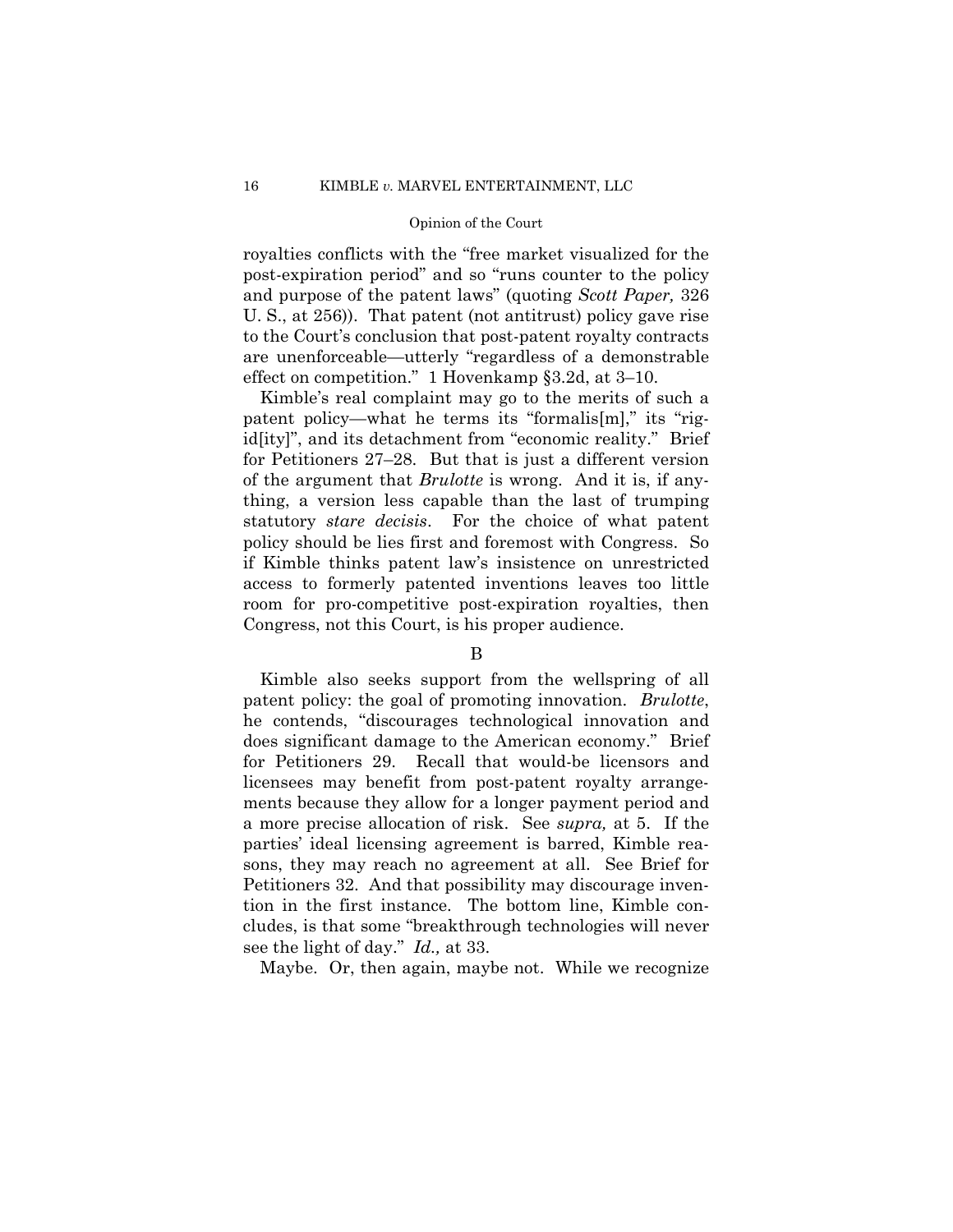that post-patent royalties are sometimes not anticompetitive, we just cannot say whether barring them imposes any meaningful drag on innovation. As we have explained, *Brulotte* leaves open various ways—involving both licensing and other business arrangements—to accomplish payment deferral and risk-spreading alike. See *supra,* at 6. Those alternatives may not offer the parties the precise set of benefits and obligations they would prefer. But they might still suffice to bring patent holders and product developers together and ensure that inventions get to the public. Neither Kimble nor his *amici* have offered any empirical evidence connecting *Brulotte* to decreased innovation; they essentially ask us to take their word for the problem. And the United States, which acts as both a licensor and a licensee of patented inventions while also implementing patent policy, vigorously disputes that *Brulotte* has caused any "significant real-world economic harm." Brief for United States as *Amicus Curiae*  30. Truth be told, if forced to decide that issue, we would not know where or how to start.

Which is one good reason why that is not our job. Claims that a statutory precedent has "serious and harmful consequences" for innovation are (to repeat this opinion's refrain) "more appropriately addressed to Congress." *Halliburton*, 573 U. S., at \_\_\_ (slip op., at 15). That branch, far more than this one, has the capacity to assess Kimble's charge that *Brulotte* suppresses technological progress. And if it concludes that *Brulotte* works such harm, Congress has the prerogative to determine the exact right response—choosing the policy fix, among many conceivable ones, that will optimally serve the public interest. As we have noted, Congress legislates actively with respect to patents, considering concerns of just the kind Kimble raises. See *supra,* at 9. In adhering to our precedent as against such complaints, we promote the rule-of-law values to which courts must attend while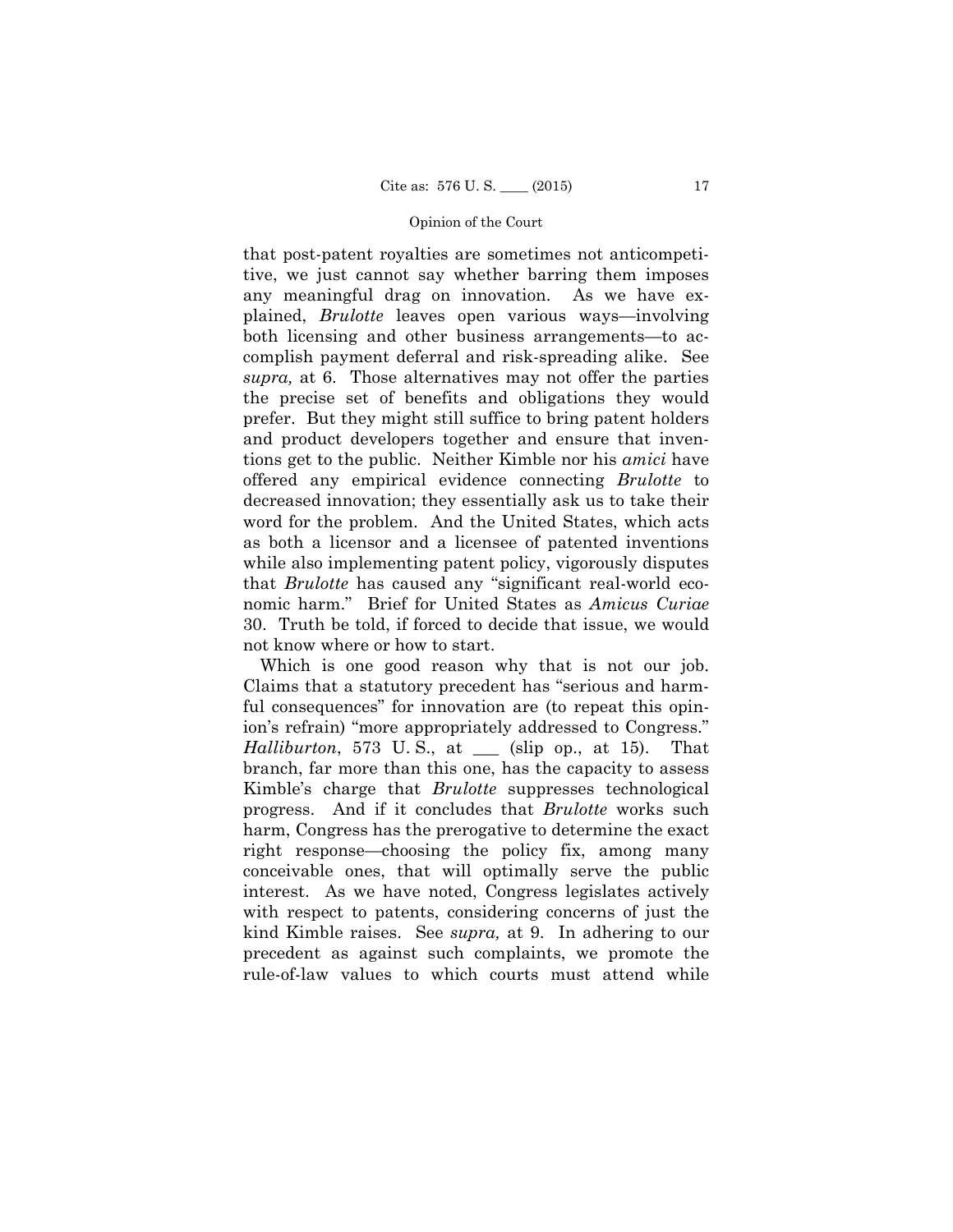leaving matters of public policy to Congress.

V

 teaches that we should exercise that authority sparingly. What we can decide, we can undecide. But *stare decisis*  Cf. S. Lee and S. Ditko, Amazing Fantasy No. 15: "Spider-Man," p. 13 (1962) ("[I]n this world, with great power there must also come—great responsibility"). Finding many reasons for staying the *stare decisis* course and no "special justification" for departing from it, we decline Kimble's invitation to overrule *Brulotte*.

For the reasons stated, the judgment of the Court of Appeals is affirmed.

*It is so ordered.*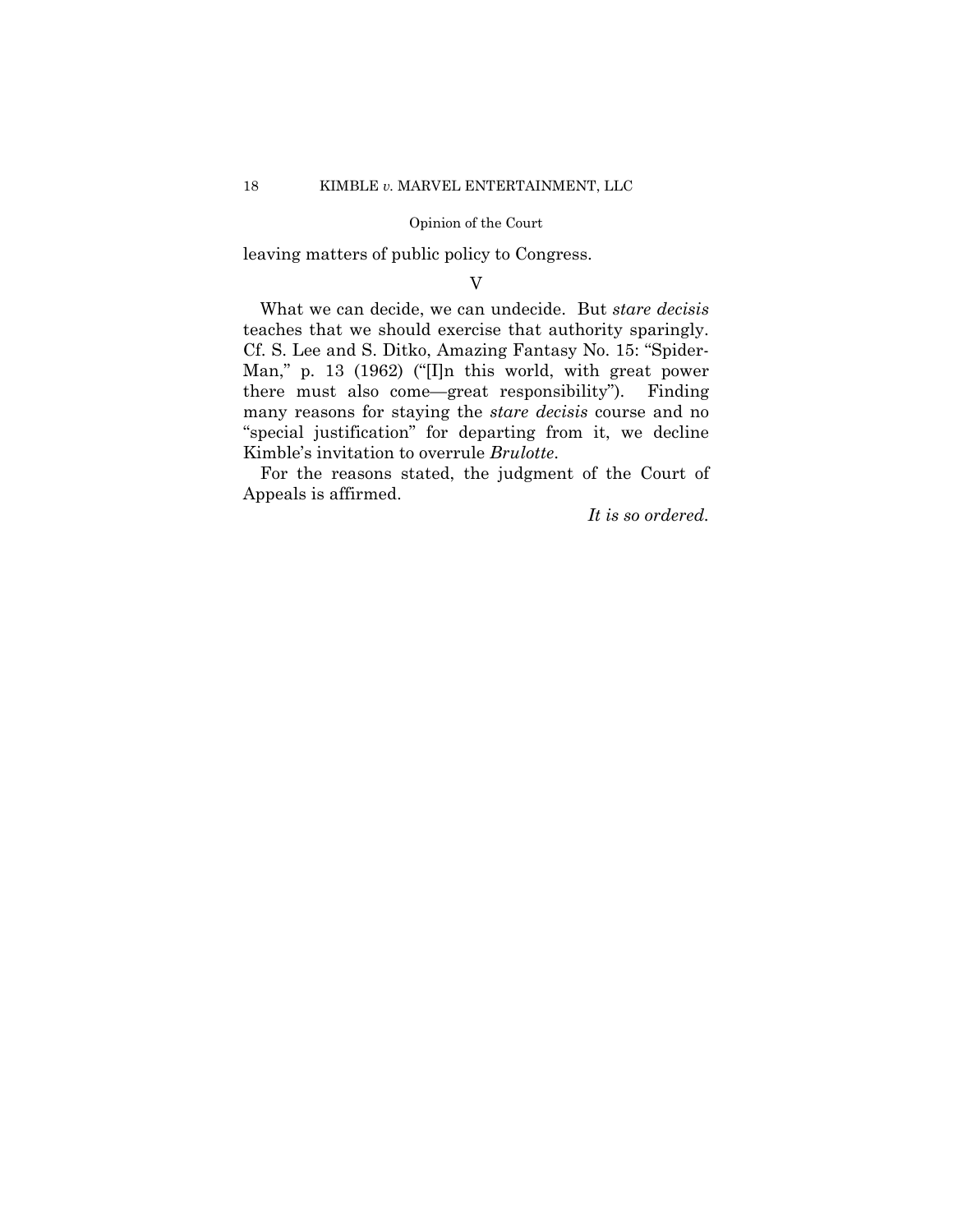## $\frac{1}{2}$  , where  $\frac{1}{2}$ **SUPREME COURT OF THE UNITED STATES**

### $\frac{1}{2}$  ,  $\frac{1}{2}$  ,  $\frac{1}{2}$  ,  $\frac{1}{2}$  ,  $\frac{1}{2}$  ,  $\frac{1}{2}$ No. 13–720

## STEPHEN KIMBLE, ET AL., PETITIONERS *v.* MARVEL ENTERTAINMENT, LLC, SUCCESSOR TO MARVEL ENTERPRISES, INC.

### ON WRIT OF CERTIORARI TO THE UNITED STATES COURT OF APPEALS FOR THE NINTH CIRCUIT

### [June 22, 2015]

JUSTICE ALITO, with whom THE CHIEF JUSTICE and JUSTICE THOMAS join, dissenting.

 restraint, to reaffirm a clear case of judicial overreach. The Court employs *stare decisis*, normally a tool of Our decision in *Brulotte* v. *Thys Co.*, 379 U. S. 29 (1964), held that parties cannot enter into a patent licensing agreement that provides for royalty payments to continue after the term of the patent expires. That decision was not based on anything that can plausibly be regarded as an interpretation of the terms of the Patent Act. It was based instead on an economic theory—and one that has been debunked. The decision interferes with the ability of parties to negotiate licensing agreements that reflect the true value of a patent, and it disrupts contractual expectations. *Stare decisis* does not require us to retain this baseless and damaging precedent.

I

## A

 for a term of 20 years. 35 U. S. C. §§154(a)(1) and (2). The The Patent Act provides that a patent grants certain exclusive rights to the patentee and "his heirs or assigns" Act says nothing whatsoever about post-expiration royalties. In *Brulotte*, however, the Court held that such royal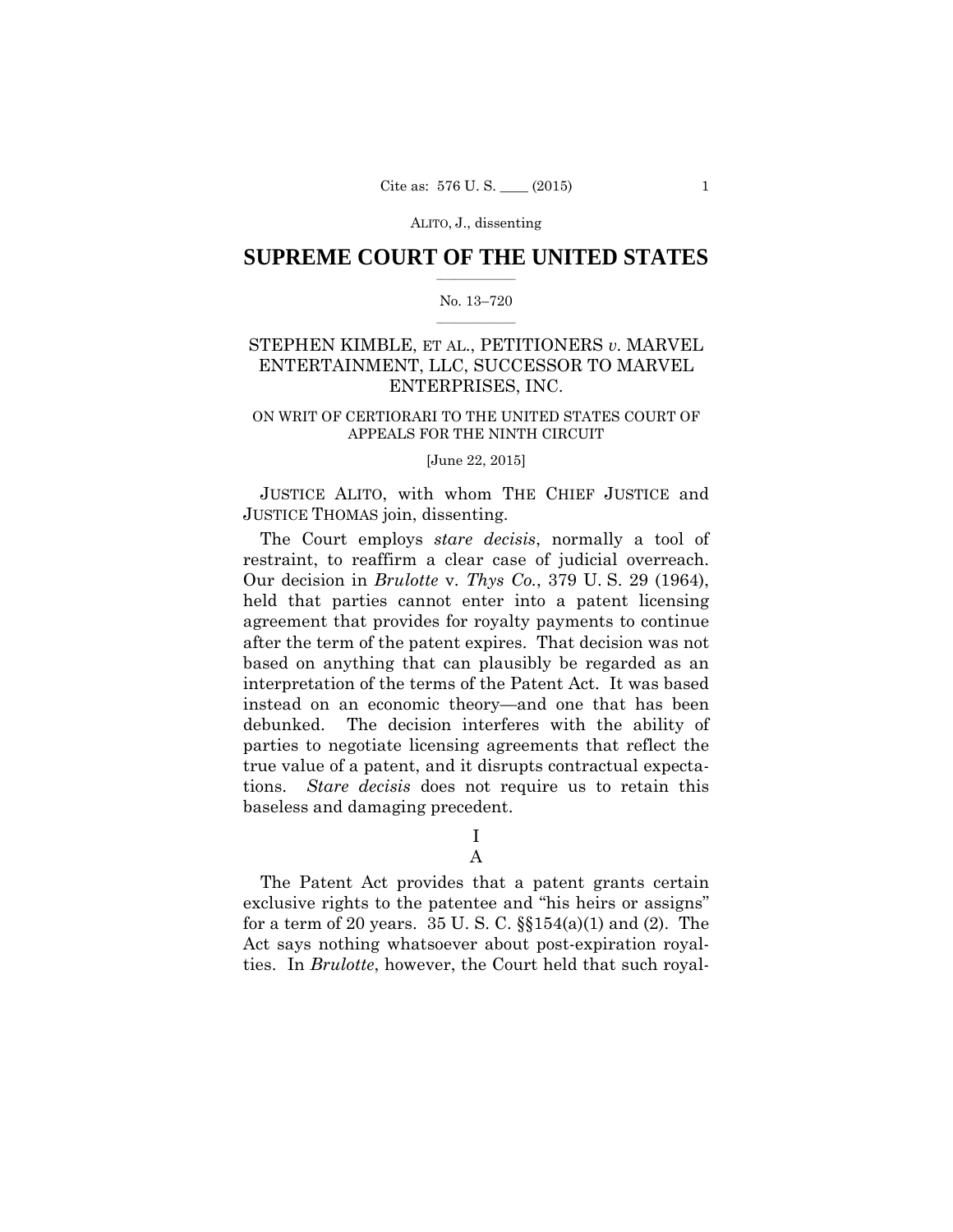ties are *per se* unlawful. The Court made little pretense of finding support for this holding in the language of the Act. Instead, the Court reasoned that allowing post-expiration royalties would subject "the free market visualized for the post-expiration period . . . to monopoly influences that have no proper place there." 379 U.S., at 32–33. Invoking antitrust concepts, the decision suggested that such arrangements are "an effort to enlarge the monopoly of the patent by t[y]ing the sale or use of the patented article to the purchase or use of unpatented ones." *Id.,* at 33.

Whatever the merits of this economic argument, it does not represent a serious attempt to interpret the Patent Act. A licensing agreement that provides for the payment of royalties after a patent's term expires does not enlarge the patentee's monopoly or extend the term of the patent. It simply gives the licensor a contractual right. Thus, nothing in the text of the Act even arguably forbids licensing agreements that provide for post-expiration royalties.

*Brulotte* was thus a bald act of policymaking. It was not simply a case of incorrect statutory interpretation. It was not really statutory interpretation at all.

### B

Not only was *Brulotte* based on policymaking, it was based on a policy that is difficult to defend. Indeed, in the intervening 50 years, its reasoning has been soundly refuted. See, *e.g.,* 10 P. Areeda & H. Hovenkamp, Antitrust Law: An Analysis of Antitrust Principles and Their Application ¶1782c.3, pp. 554–556 (3d ed. 2011); See & Caprio, The Trouble with *Brulotte*: The Patent Royalty Term and Patent Monopoly Extension, 1990 Utah L. Rev. 813, 846–851; *Scheiber* v. *Dolby Labs.*, *Inc.*, 293 F. 3d 1014, 1017 (CA7 2002); Brief for Petitioners 23–25, and n. 11 (collecting sources); *ante,* at 3, n. 3.

*Brulotte* misperceived the purpose and effect of postexpiration royalties. The decision rested on the view that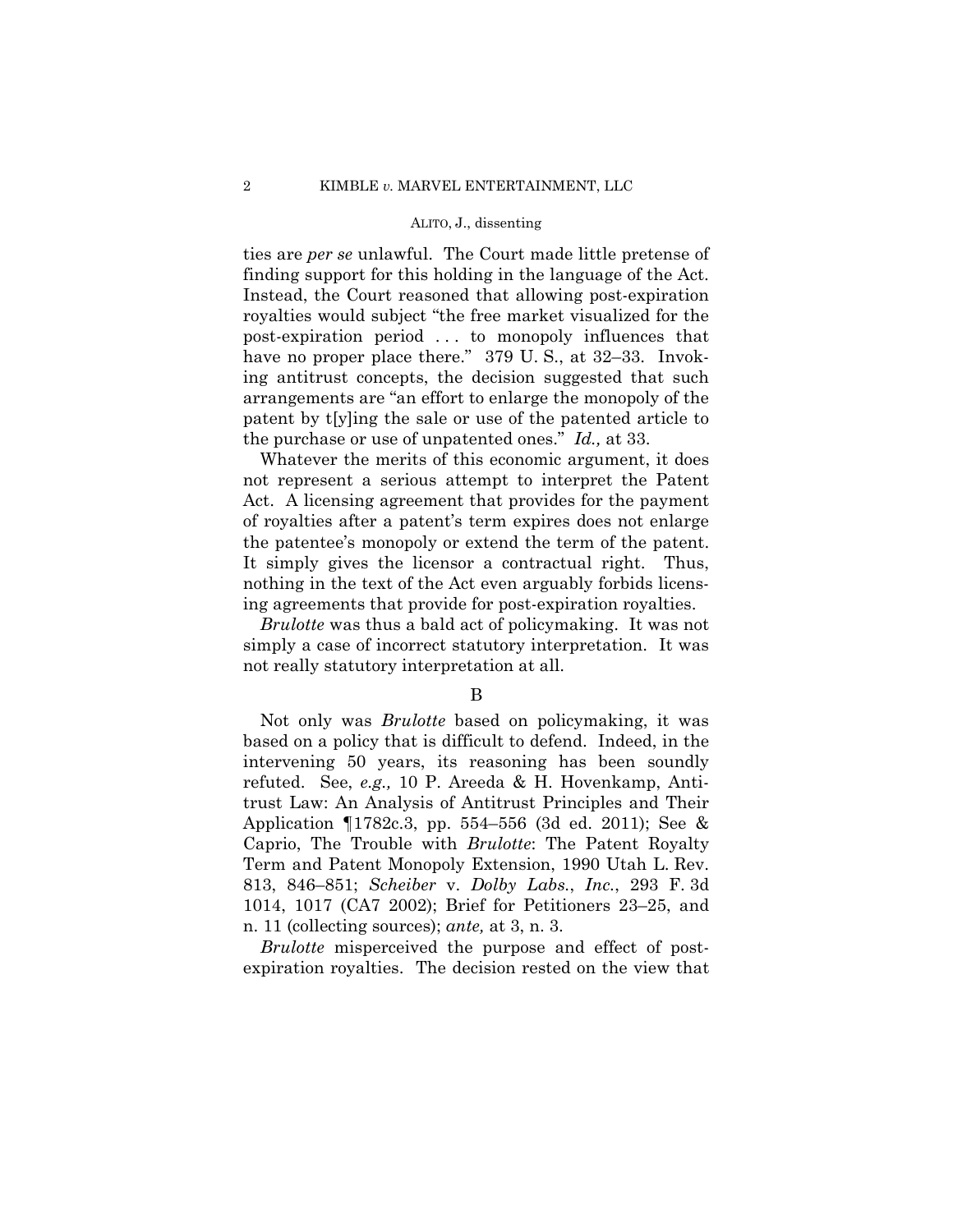post-expiration royalties extend the patent term by means of an anti-competitive tying arrangement. As the Court understood such an arrangement, the patent holder leverages its monopoly power during the patent term to require payments after the term ends, when the invention would otherwise be available for free public use. But agreements to pay licensing fees after a patent expires do not "enlarge the monopoly of the patent." 379 U. S., at 33. Instead, "[o]nce the patent term expires, the power to exclude is gone," and all that is left "is a problem about optimal contract design." Easterbrook, Contract and Copyright, 42 Hous. L. Rev. 953, 955 (2005).

The economics are simple: Extending a royalty term allows the parties to spread the licensing fees over a longer period of time, which naturally has the effect of reducing the fees during the patent term. See *ante,* at 5. Restricting royalty payments to the patent term, as *Brulotte*  requires, compresses payment into a shorter period of higher fees. The Patent Act does not prefer one approach over the other.

There are, however, good reasons why parties sometimes prefer post-expiration royalties over upfront fees, and why such arrangements have pro-competitive effects. Patent holders and licensees are often unsure whether a patented idea will yield significant economic value, and it often takes years to monetize an innovation. In those circumstances, deferred royalty agreements are economically efficient. They encourage innovators, like universities, hospitals, and other institutions, to invest in research that might not yield marketable products until decades down the line. See Brief for Memorial Sloan Kettering Cancer Center et al. as *Amici Curiae* 8–12. And they allow producers to hedge their bets and develop more products by spreading licensing fees over longer periods. See *ibid*. By prohibiting these arrangements, *Brulotte*  erects an obstacle to efficient patent use. In patent law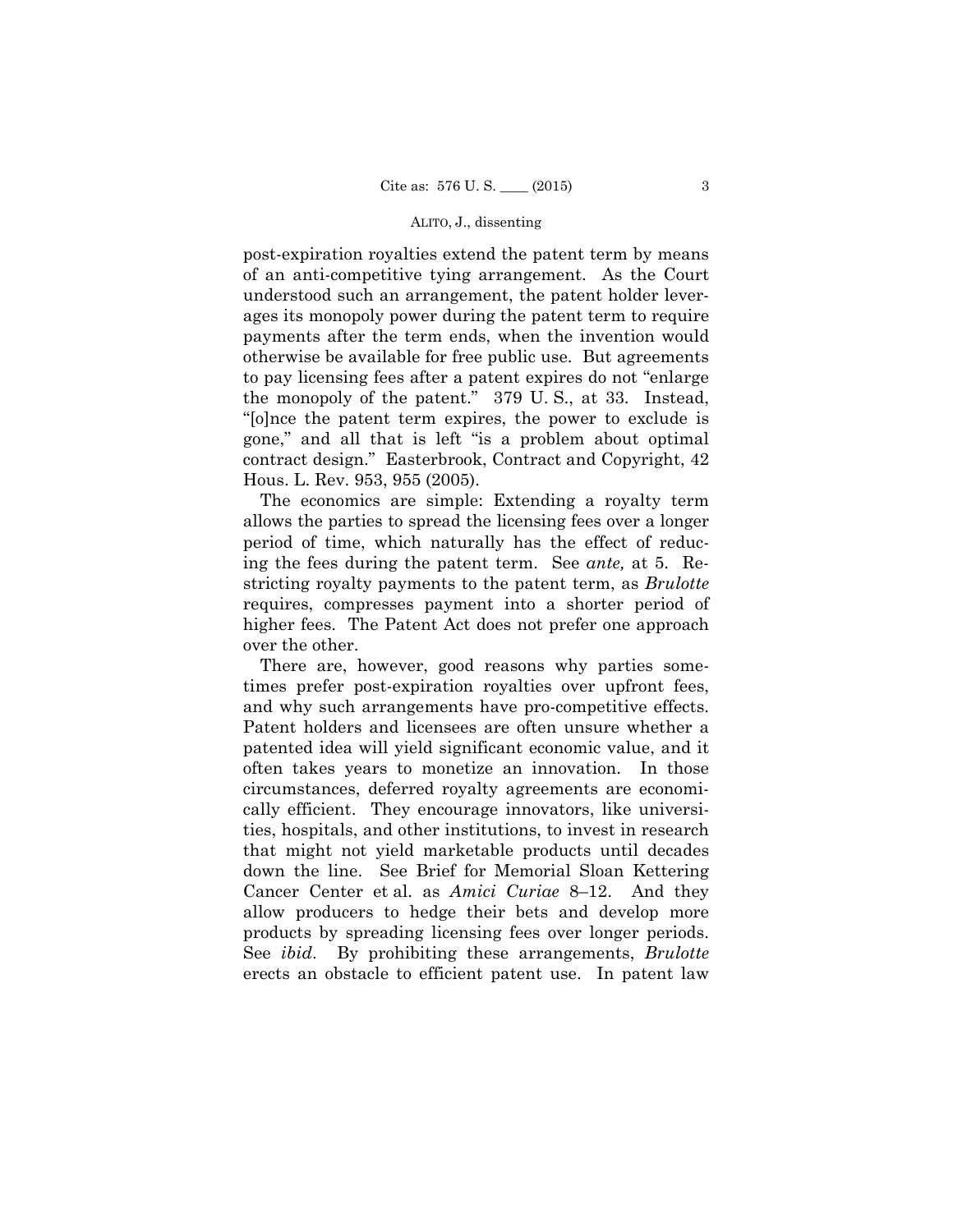and other areas, we have abandoned *per se* rules with similarly disruptive effects. See, *e.g., Illinois Tool Works Inc.* v. *Independent Ink*, *Inc.*, 547 U. S. 28 (2006); *Leegin Creative Leather Products, Inc.* v. *PSKS, Inc.*, 551 U. S. 877 (2007).

 "parties can often find ways around *Brulotte*." *Ante,* at 6. The majority downplays this harm by insisting that But the need to avoid *Brulotte* is an economic inefficiency in itself. Parties are not always aware of the prohibition as this case amply demonstrates. And the suggested alternatives do not provide the same benefits as postexpiration royalty agreements. For instance, although an agreement to amortize payments for sales during the patent term would "bring down early outlays," the Court admits that such an agreement might not reflect the parties' risk preferences. *Ante,* at 6. Moreover, such an arrangement would not necessarily yield the same amount of total royalties, particularly for an invention or a medical breakthrough that takes decades to develop into a marketable product. The sort of agreements that *Brulotte*  prohibits would allow licensees to spread their costs, while *also* allowing patent holders to capitalize on slowdeveloping inventions.

 $\mathcal{C}$ 

On top of that, *Brulotte* most often functions to upset the parties' expectations.

 of *Brulotte*." *Ante,* at 2. Without knowledge of our *per se* This case illustrates the point. No one disputes that, when "negotiating the settlement, neither side was aware rule, the parties agreed that Marvel would pay 3% in royalties on all of its future sales involving the Web Blaster and similar products. If the parties had been aware of *Brulotte*, they might have agreed to higher payments during the patent term. Instead, both sides expected the royalty payments to continue until Marvel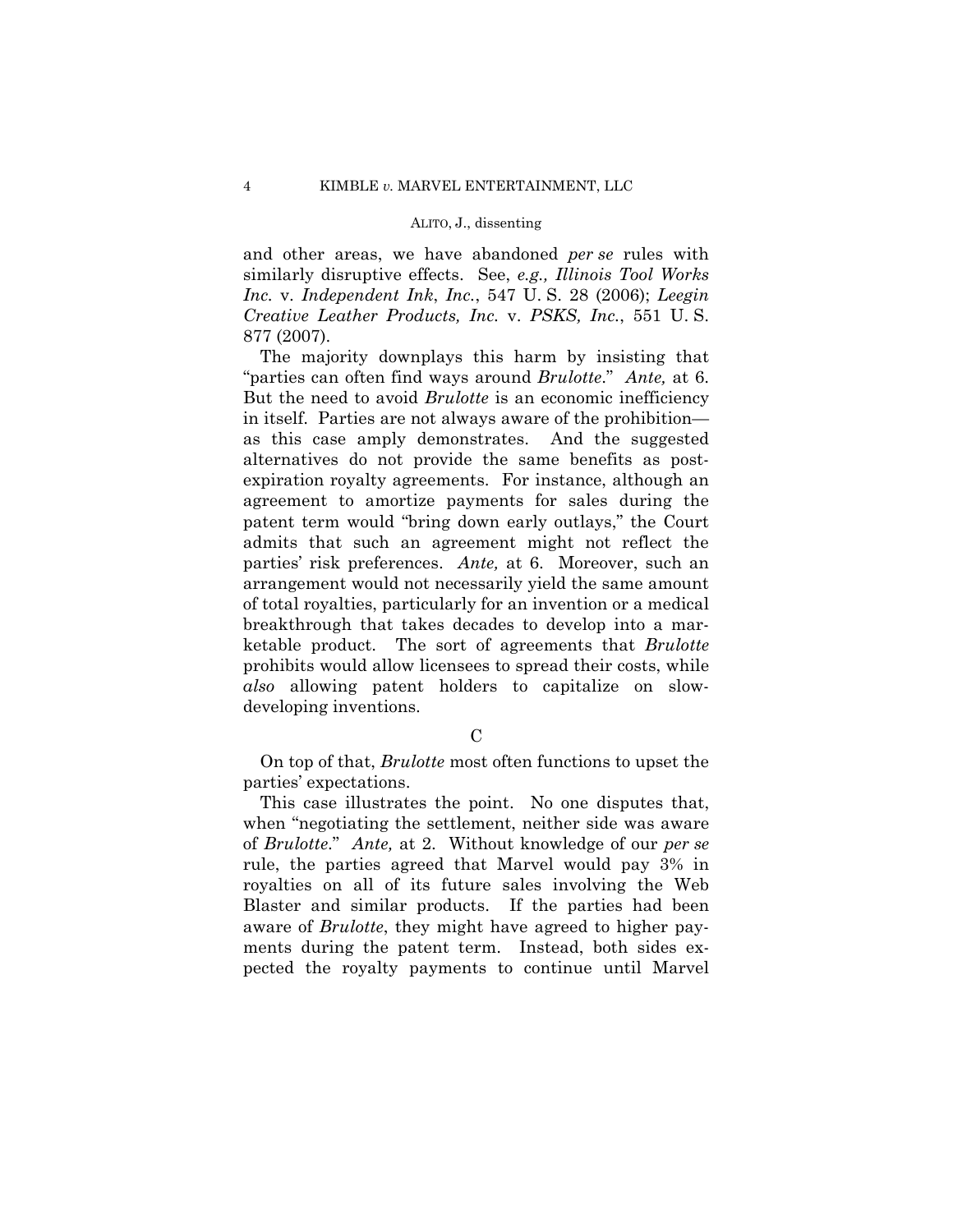stopped selling toys that fit the terms of the agreement. But that is not what happened. When Marvel discovered *Brulotte*, it used that decision to nullify a key part of the agreement. The parties' contractual expectations were shattered, and petitioners' rights were extinguished.

 their business transactions in light of *Brulotte*." *Ante,* at The Court's suggestion that some parties have come to rely on *Brulotte* is fanciful. The Court believes that there is a "reasonable possibility that parties have structured 10. Its only support for this conclusion is Marvel's selfserving and unsupported assertion that some contracts might not specify an end date for royalties because the parties expect *Brulotte* to supply the default rule. To its credit, the Court stops short of endorsing this unlikely prediction, saying only that "uncertainty on this score cuts in Marvel's direction." *Ante,* at 10.

But there is no real uncertainty. "[W]e do not know" if Marvel's assertion is correct because Marvel has provided no evidence to support it. *Ibid.* And there are reasons to believe that, if parties actually relied on *Brulotte* to supply a default rule, courts would enforce the contracts as the parties expected. See, *e.g.,* 27 R. Lord, Williston on Contracts §70:124 (4th ed. 2003). What we know for sure, however, is that *Brulotte* has upended the parties' expectations here and in many other cases. See, *e.g., Scheiber*, 293 F. 3d, at 1016; *Boggild* v. *Kenner Products*, 853 F. 2d 465, 466–467 (CA6 1988); *Pitney Bowes, Inc.* v. *Mestre*, 701 F. 2d 1365, 1367, 1373 (CA11 1983). These confirmed problems with retaining *Brulotte* clearly outweigh Marvel's hypothetical fears.

In the end, *Brulotte*'s only virtue is that we decided it. But that does not render it invincible. *Stare decisis* is important to the rule of law, but so are correct judicial decisions. Adherence to prior decisions "'promotes the

II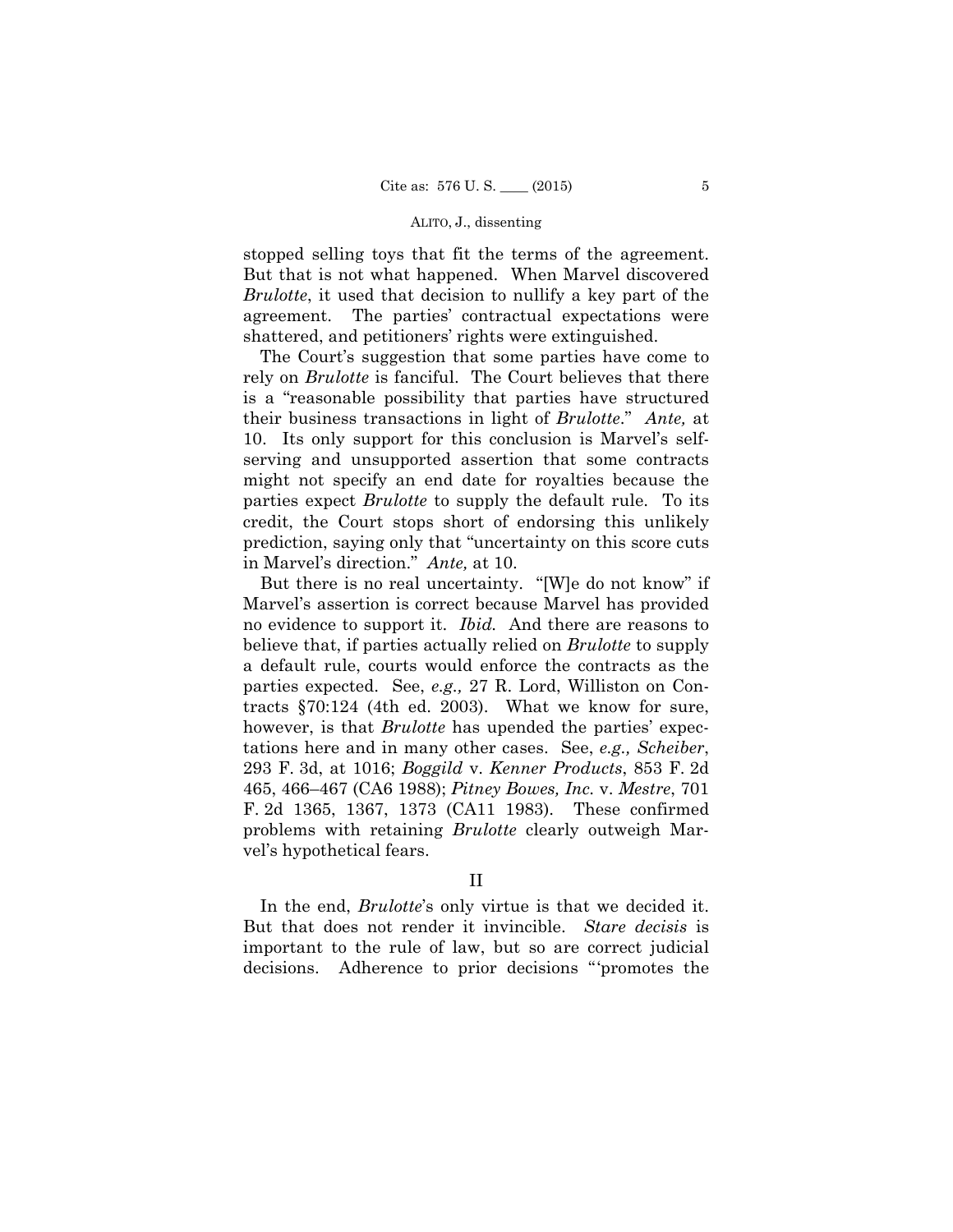evenhanded, predictable, and consistent development of legal principles, fosters reliance on judicial decisions, and contributes to the actual and perceived integrity of the judicial process.'" *Pearson* v. *Callahan*, 555 U. S. 223, 233 (2009) (quoting *Payne* v. *Tennessee*, 501 U. S. 808, 827 (1991)). But *stare decisis* is not an "inexorable command." *Payne*, *supra*, at 828; *Washington* v. *W. C. Dawson & Co.*, 264 U. S. 219, 238 (1924) (Brandeis, J., dissenting). "Revisiting precedent is particularly appropriate where, as here, a departure would not upset expectations, the precedent consists of a judge-made rule . . . , and experience has pointed up the precedent's shortcomings." *Pearson*, *supra,*  at 233.

Our traditional approach to *stare decisis* does not require us to retain *Brulotte*'s *per se* rule. *Brulotte*'s holding had no basis in the law. Its reasoning has been thoroughly disproved. It poses economic barriers that stifle innovation. And it unsettles contractual expectations.

It is not decisive that Congress could have altered *Brulotte*'s rule. In general, we are especially reluctant to overturn decisions interpreting statutes because those decisions can be undone by Congress. See, *e.g., John R. Sand & Gravel Co.* v. *United States*, 552 U. S. 130, 139 (2008); *Patterson* v. *McLean Credit Union*, 491 U. S. 164, 172–173 (1989). The Court calls this a "superpowered form of *stare decisis*" that renders statutory interpretation decisions nearly impervious to challenge. *Ante,* at 10. I think this goes a bit too far.

As an initial matter, we do not give super-duper protection to decisions that do not actually interpret a statute. When a precedent is based on a judge-made rule and is not grounded in anything that Congress has enacted, we cannot "properly place on the shoulders of Congress" the entire burden of correcting "the Court's own error." *Girouard* v. *United States*, 328 U. S. 61, 69–70 (1946). On the contrary, we have recognized that it is appropriate for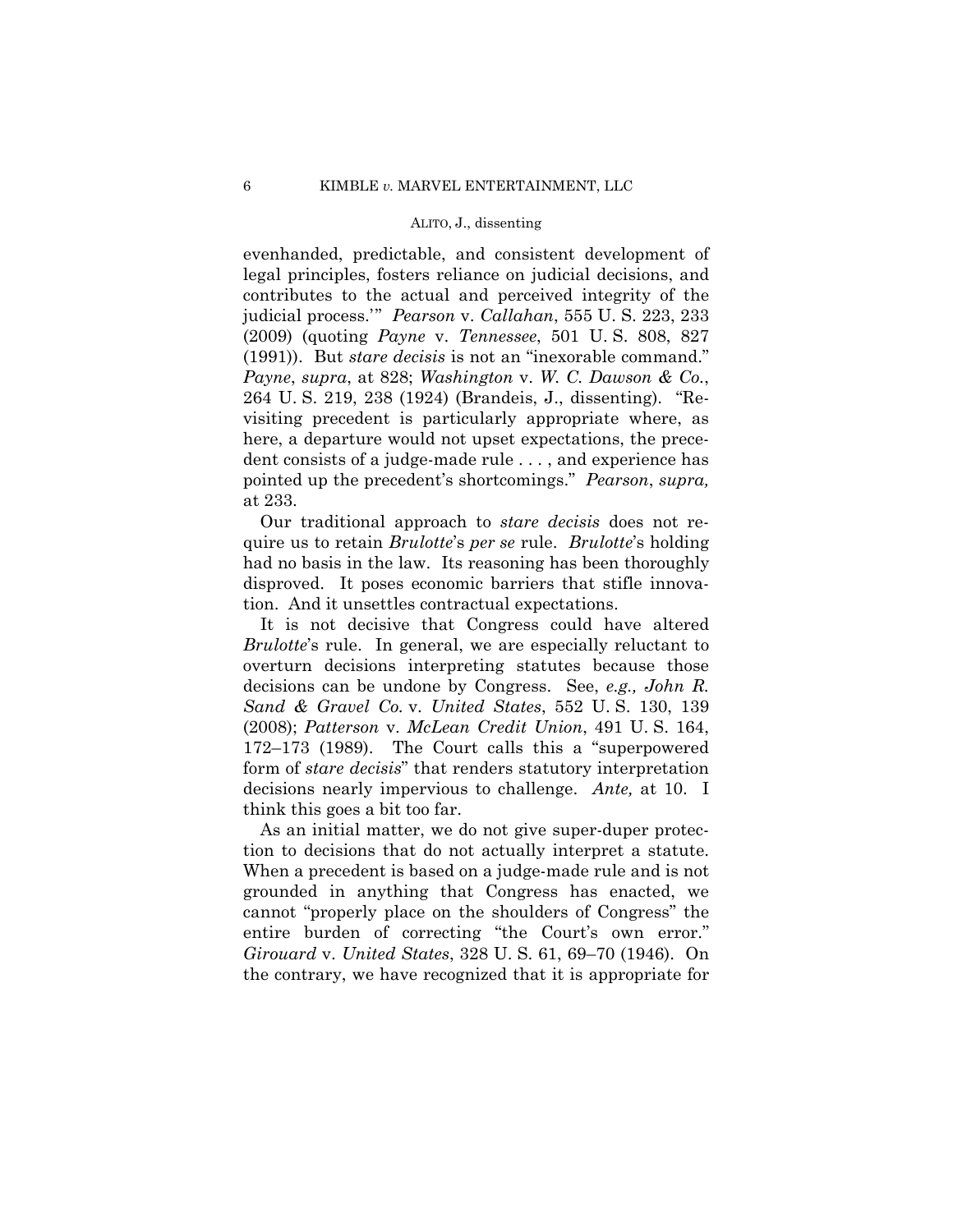us to correct rules of this sort. See, *e.g., Leegin*, 551 U. S., at 899–900; *State Oil Co.* v. *Khan*, 522 U. S. 3, 20–21 (1997).

The Court says that it might agree if *Brulotte* were an antitrust precedent because *stare decisis* has "less-thanusual force in cases involving the Sherman Act." *Ante,* at 14. But this distinction is unwarranted. We have been more willing to reexamine antitrust precedents because they have attributes of common-law decisions. I see no reason why the same approach should not apply where the precedent at issue, while purporting to apply a statute, is actually based on policy concerns. Indeed, we should be even more willing to reconsider such a precedent because the role implicitly assigned to the federal courts under the Sherman Act has no parallel in Patent Act cases.

 erly leveraging their monopoly power. See 379 U. S., at 32– Even taking the Court on its own terms, *Brulotte* was an antitrust decision masquerading as a patent case. The Court was principally concerned with patentees improp-33. And it expressly characterized post-expiration royalties as anti-competitive tying arrangements. See *id.,* at 33. It makes no sense to afford greater *stare decisis* protection to *Brulotte*'s thinly veiled antitrust reasoning than to our Sherman Act decisions.

The Court also places too much weight on Congress' failure to overturn *Brulotte*. We have long cautioned that "[i]t is at best treacherous to find in congressional silence alone the adoption of a controlling rule of law." *Girouard*, *supra*, at 69. Even where Congress has considered, but not adopted, legislation that would abrogate a judicial ruling, it cannot be inferred that Congress' failure to act shows that it approves the ruling. See *Central Bank of Denver, N. A.* v. *First Interstate Bank of Denver, N. A.*, 511 U. S. 164, 187 (1994). "'[S]everal equally tenable inferences may be drawn from such inaction.'" *Ibid*. (quoting *Pension Benefit Guaranty Corporation* v. *LTV Corp.*, 496